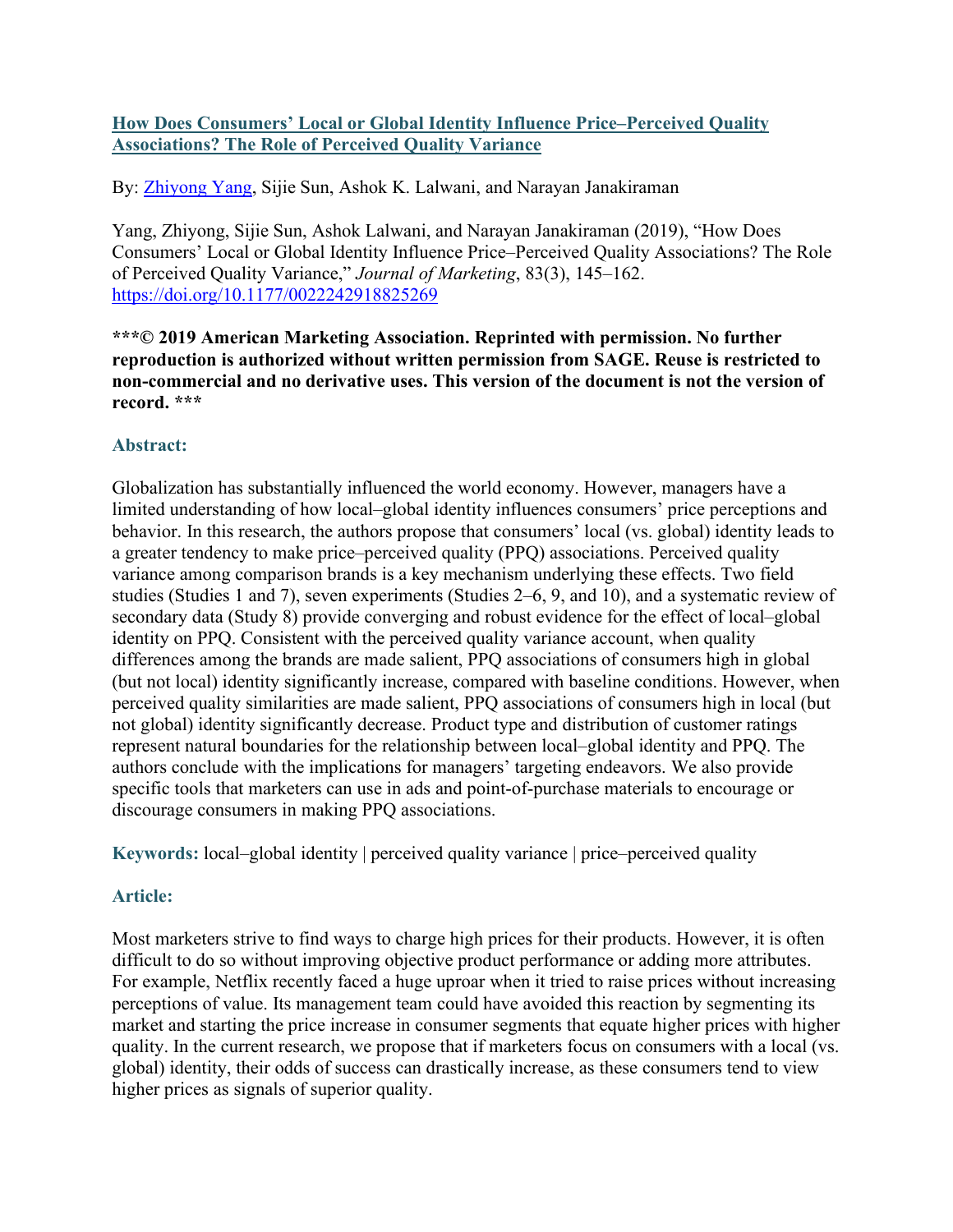Nevertheless, researchers are only starting to understand the role of local and global identities in consumer behavior (e.g., Gao, Zhang, and Mittal 2017). For example, it is unclear whether these identities differentially influence one of the most important relationships found in the pricing literature—namely, consumers' tendency to use product price to judge quality—that is, make price–perceived quality (PPQ) associations (Kardes et al. 2004). Given its importance, there is renewed interest among researchers in examining the phenomenon (Yan and Sengupta 2011).

Indeed, managers currently seem to be puzzled about the potential role that consumers' local– global identity may play in their tendency to use price to judge quality. Our recent in-depth interviews with 15 senior level managers from *Fortune* 500 corporations revealed that managers across industries considered local or global communities in their pricing decisions, but none knew when such strategies might be effective and why (for key quotes, see Appendix A). This notion is illustrated by the following quote from a director of a firm's pricing division:

When we try to introduce local flavors...it makes people think of their local communities.…Here, we are careful to make sure that our product is seen as premium. You know…having a twist on the local ingredient is important. Similarly, it is important to have a reasonably higher price since it communicates premium-ness, and then reinforce it with advertising and packaging. But we don't know for sure why such consumers prefer premium brands. That is largely a mystery.

So, the question is, how and why may consumers' local–global identity influence their PPQ associations? Extant findings seem to suggest that consumers with a global (vs. local) identity tend to have an abstract (vs. concrete) construal (as implied by Ng and Batra [2017]), which in turn positively affects PPQ (Yan and Sengupta 2011). In contrast, we propose that consumers with a local (vs. global) identity are more likely to make PPQ associations. Although there can be several reasons for this relationship, we focus on one—namely, greater perceived quality variance. We propose that a salient local (vs. global) identity is associated with a general dissimilarity-focus mindset. The enhanced salience of quality variance, in turn, leads people to focus more on price—one of the most direct and obvious cues used to compare brands—to infer product quality (Lalwani and Forcum 2016; Lalwani and Monroe 2005). We further demonstrate that contextual and product-related factors that influence perceived quality variance (e.g., services vs. goods, hedonic vs. utilitarian products, and convergent vs. divergent reviews) moderate the influence of local–global identity on PPQ.

The issues we address have significant implications for the cross-cultural and pricing literature streams. First, by examining the role of local–global identity, we bring a fresh perspective to the cross-cultural literature, which is dominated by the individualism–collectivism dimension (Lalwani and Shavitt 2009, 2013; Lalwani, Shavitt, and Johnson 2006; Lalwani, Shrum, and Chiu 2009; Shavitt et al. 2006). Second, we contribute to the pricing literature by examining how an important but underexplored factor, local–global identity, influences PPQ associations. Third, we are the first to uncover perceived quality variance as a new consequence of local and global identity. Fourth, we show that the strength of the association between local–global identity and PPQ associations varies by factors that influence perceived variance in brand quality.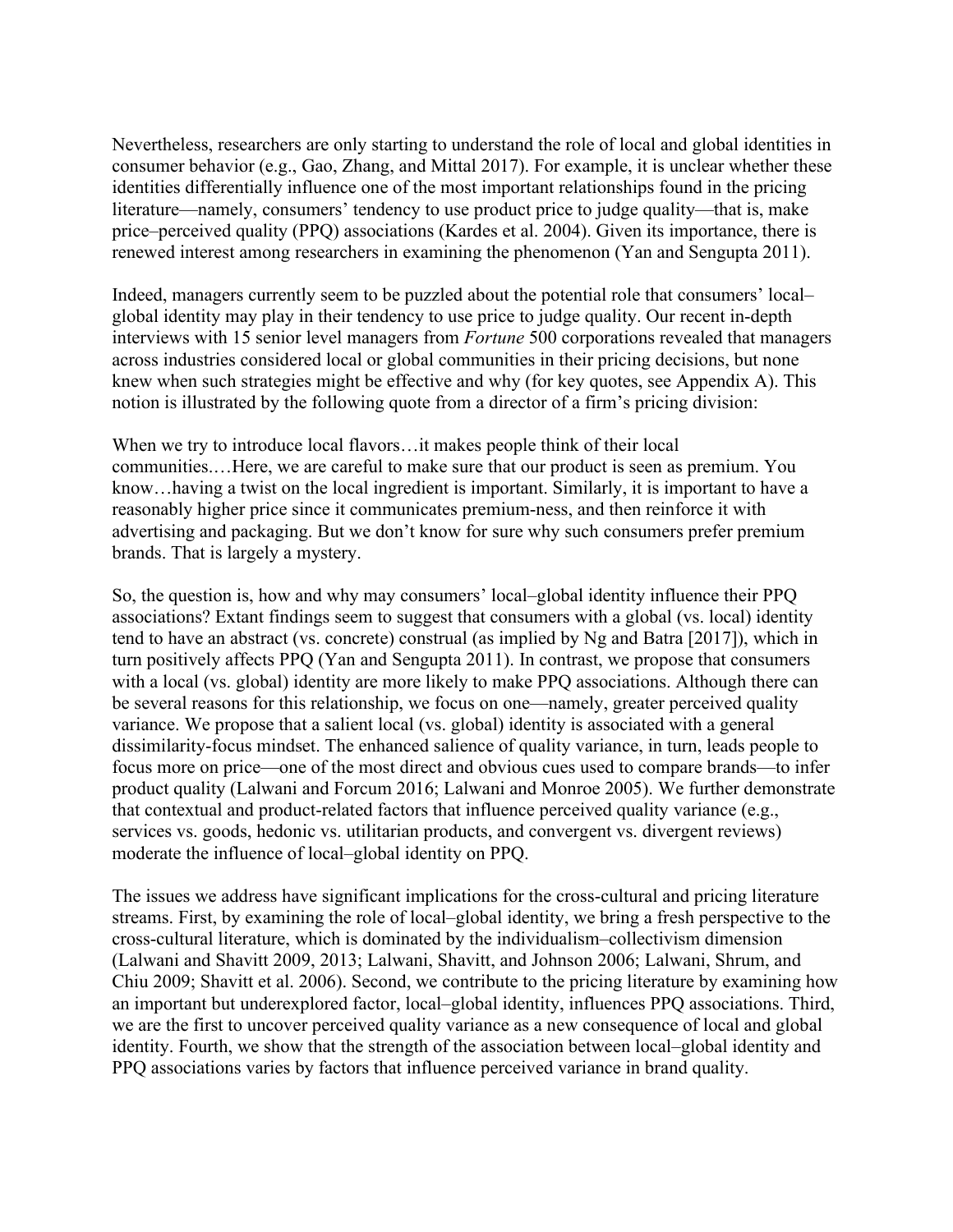Managerially, our findings suggest that marketers of relatively high-priced products should situationally activate consumers' local identity, which facilitates PPQ. Furthermore, in line with the perceived quality variance account, for products that charge a premium price over competing products, marketers can use situational cues to increase perceived quality variance and facilitate consumers' PPQ. In contrast, for products that adopt a low-price strategy, marketers can use situational cues to reduce perceived quality variance. Our findings also suggest the importance of adapting marketing strategies to different regions: in rural areas where local identity is likely to be salient, consumers likely have high levels of PPQ, whereas in metropolitan areas where global identity is more salient, marketing campaigns are needed to enhance consumers' PPQ so that consumers perceive higher prices to be signals of superior quality. Similar strategies can be applied to countries around the world that are high in local or global identity. These insights also help address a current debate on whether companies should be more locally oriented, and how this may affect consumers. Next, we discuss the link between local–global identity and PPQ, followed by hypothesis development and empirical testing using both field and lab studies.

# **Local–Global Identity and PPQ Associations**

Recent research delineates two distinct consumer identities (i.e., local identity and global identity), reflecting how strongly people associate with the local and the global community, respectively (Reed et al. 2012). Individuals whose local identity is salient ("locals") are faithful and respectful of local traditions, interested in local events, and identify with people in their local community, whereas those with a salient global identity ("globals") favor globalization, view the world as a "global village," and blur the lines of distinction between local and nonlocal people and events (Arnett 2002; Zhang and Khare 2009). Furthermore, consumers high (vs. low) in local identity prefer local products and brands, whereas those high (vs. low) in global identity prefer global products and brands (Zhang and Khare 2009).

Individuals from more globalized countries, such as the United States and Canada, tend to have a stronger global identity because they are more likely to meet different types of people, encounter different cultures, and access stories and news from other countries. In contrast, those from more localized countries (e.g., China, India) tend to have a stronger local identity because of their restricted access to other cultures (Arnett 2002; Gao, Zhang, and Mittal 2017). Research has further suggested that global and local identities can also be fruitfully activated through priming procedures (e.g., Tu, Khare, and Zhang 2012; Zhang and Khare 2009).

At the national level, there is evidence that people in countries with different levels of local– global identity differ in their tendency to use price to infer product quality. For example, Chinese and Indian consumers (who are high in local identity) make stronger PPQ associations than do U.S. and Canadian consumers (who are high in global identity) (Völckner and Hofmann 2007). Similarly, Polish (high in local identity) make higher PPQ associations than Germans (high in global identity) (Zielke and Komor 2015). However, these findings are inconsistent with those of another study, which shows that there is no difference in PPQ across different countries (Dawar and Parker 1994). Yet because these studies do not focus on cultural differences, we do not know whether local–global identity was responsible for these results. Some previous research has attributed these national differences to cultural dimensions other than local–global identity (Lalwani and Forcum 2016; Lalwani and Shavitt 2013). More importantly, no previous research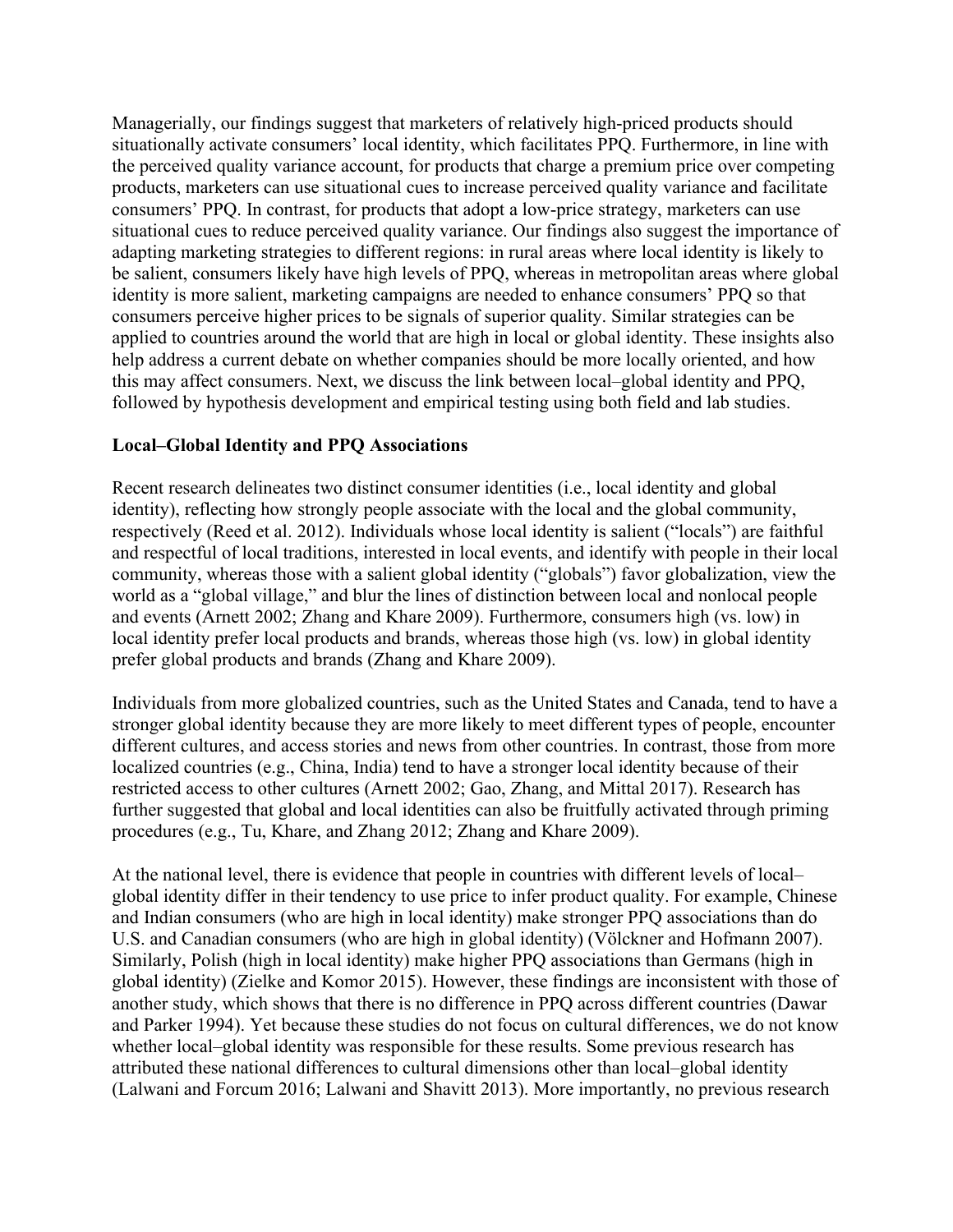has offered theoretical explanations for the possible effect of local–global identity on PPQ. A clearer theorization of the mechanism through which local–global identity affects PPQ will advance our understanding of how consumers differ in their propensity to make price–quality inferences, and why. We propose that perceived quality variance is a key mechanism through which local–global identity affects PPQ, as discussed next.

## Local–Global Identity and Perceived Variance Among Comparative Objects

The ability to make comparative judgments is a fundamental human characteristic (Mussweiler 2003). People tend to follow one of two comparison processes—namely, dissimilarity focus and similarity focus—to make judgments (Mussweiler 2001, 2003). We propose that locals (vs. globals) are more likely to focus on dissimilarities than similarities, because locals (vs. globals) tend to discern greater differences between local and nonlocal communities, which motivate them to associate more values with local traditions and local events. In contrast, because globals view the world as a "global village" and blur the lines of distinction between local and nonlocal people and events, they are more likely to focus on similarities. For example, Koreans (who are high in local identity) draw clear distinctions between in-group and out-group members, whereas Americans (who are high in global identity) do not (Rhee, Uleman, and Lee 1996). In addition, prior studies have also pointed to an association between high (vs. low) degrees of local identity and perceived dissimilarity from out-group members. In particular, activating one's own traditions and values can enhance intergroup aggression, especially when the in-group and outgroup are in conflict (Struch and Schwarz 1989). Conversely, research has suggested a link between openness to diversity (a characteristic of globals but not locals) and a similarity-focus mindset. For example, openness to diversity reduces perceived difference from other group members (Hobman, Bordia, and Gallois 2003).

The dissimilarity focus among locals (vs. globals) also extends to nonsocial domains. For example, when asked to answer partially redundant questions (e.g., to rate both academic satisfaction and general life satisfaction), Chinese (high in local identity) spontaneously recognize the redundancy problem (e.g., academic satisfaction is part of general life satisfaction) and adjust their responses accordingly; however, Germans (high in global identity) do not detect the redundancy (Schwarz, Oyserman, and Peytcheva 2010). Similarly, Li et al. (2018) showed that, when evaluating two videos, individuals with overseas experiences (high in global identity) are able to identify more similarities than those without overseas experiences (high in local identity).

In the context of product evaluations, when a local identity is salient, we propose that individuals will have a dissimilarity-focus mindset and perceive greater variance among brands in the marketplace. The perception that brands are dissimilar should motivate locals to look for cues to make sense of the distinctions. However, when a global identity is salient, we propose that individuals will have a similarity-focus mindset and view things as homogeneous, leading to lower perceived quality differences among brands. The perception that brands are similar discourages consumers from expending effort to differentiate them (see Mussweiler 2003) and to look for cues that enable such distinction. Next, we discuss how these differences may influence the tendency to use price as an indicator of product quality.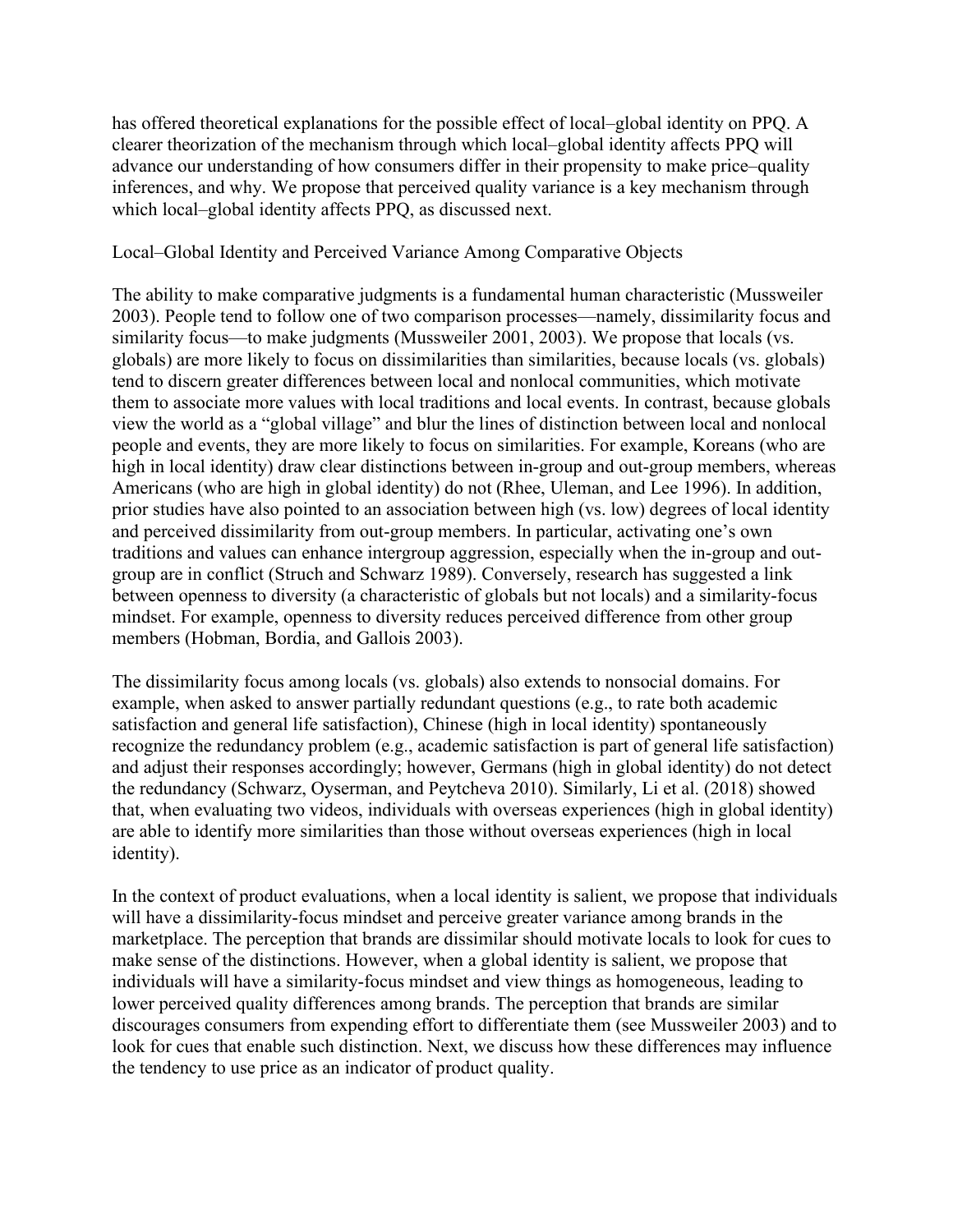Local–Global Identity, Perceived Variance, and PPQ Associations

Our focal hypothesis that perceived quality variance mediates the relation between local–global identity and PPQ associations (see Figure 1) relies on the proposed link between perceived variance among comparative brands and PPQ. We expect this association for several reasons.



**Figure 1.** The impact of local–global identity on PPQ associations.

Consumers who perceive greater variance among comparative brands may be more motivated to look for cues to mentally differentiate the brands, as doing so may enable them to satisfy the fundamental human need to make sense of the world (Lalwani and Forcum 2016). In situations where nonprice cues are not diagnostic, such as when performance-related attributes are not alignable, perceived dissimilarity among comparative brands drives consumers to rely on alignable cues (e.g., price) that readily enable comparison between brands to infer quality. Indeed, price is intuitively one of the most important alignable product attributes (Lalwani and Forcum 2016; Monroe 2003)—a dominant and salient attribute that enables consumers to directly and quickly compare brands (Lalwani and Monroe 2005; Monroe 2003; Park, Lalwani, and Silvera 2019). Thus, people who want to make sense of dissimilar objects (i.e., locals) are more likely to use price as a cue. When they need to determine brand quality, these consumers may be more likely to make PPQ associations.

In contrast, those who perceive low variation in quality tend to view high- and low-priced brands as not differing much in quality and therefore are less motivated to look for and use cues that distinguish quality. Such individuals may be less likely to use price as a cue for inferring product quality. Accordingly, when consumers perceive the difference between two brands to be obvious, they selectively access information that supports the dissimilarity (Xia, Monroe, and Cox 2004). However, when perceived difference across brands is low, consumers are likely to view the quality of high- and low-priced brands to be similar and are thus less likely to use any cues (e.g., price) to differentiate the brands.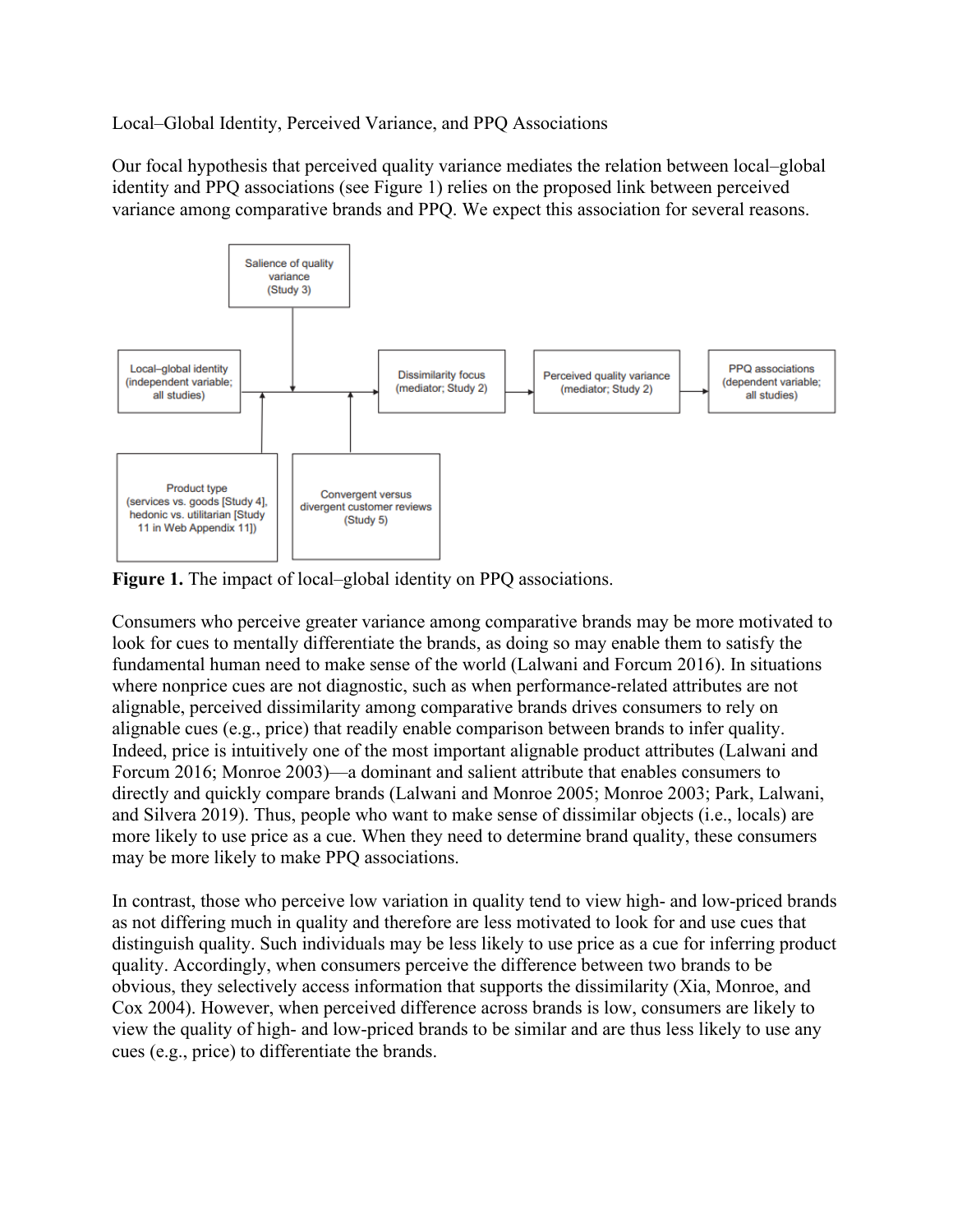**H1**: When evaluating brand quality, locals have a greater tendency than globals to make PPQ associations.

**H2**: The effect of local (vs. global) identity on PPQ associations is mediated by perceived variance among comparative brands in the marketplace.

## Boundary Conditions

To advance our understanding of the underlying role of perceived quality variance, we also examine potential boundary conditions for the effect of local–global identity on PPQ associations. We have argued that locals (vs. globals) perceive greater variance in the quality of brands, which increases their tendency to use price to judge a product's quality. Thus, when quality differences among brands are made salient through a contextual cue (compared with a control condition wherein they are unchanged), globals—who, by nature, perceive less quality variance and have greater potential for increase—should be more likely to notice the differences among the brands and thus use price as an indicator of brand quality. However, such a contextual cue is less likely to increase the PPQ associations of locals, whose tendency to see variation (and thus, to make PPQ associations) is already high ("ceiling effect").

Similarly, when quality similarities among brands are made salient, locals—whose baseline tendency to discriminate among brands is high and has a greater potential for decrease—should be less likely to perceive brands as different and, therefore, have a lower tendency to make PPQ associations, compared with a control condition in which quality variance is unchanged. However, globals' baseline tendency to discriminate among brands is low and is difficult to decrease further ("floor effect"). Thus, their tendency to make PPQ associations should be unchanged when quality variance is reduced, relative to a control condition. We hypothesize the following:

**H3a:** When the quality difference among brands is made salient (compared with a control condition in which quality variance is unchanged), globals' tendency to make PPQ associations is elevated, whereas locals' tendency to use PPQ associations is unaffected.

**H3b:** When the quality similarity among brands is made salient (i.e., quality variance is reduced, compared with a control condition in which quality variance is unchanged), locals' tendency to make PPQ associations is decreased, whereas globals' tendency to use PPQ associations is unaffected.

In real-life situations, consumers make choices not just about physical goods but also about services. Given that services are intangible and heterogeneous, their perceived quality difference is inherently greater than that of goods (Lovelock and Gummesson 2004). Greater variation in the quality of services (vs. goods) should increase globals' tendency to make PPQ associations because their baseline tendency to differentiate brands is low and has greater potential for increase. However, because locals' tendency to make PPQ associations is already high, there is little room to increase it further (the same "ceiling effect" argument outlined previously). As a result, they should exhibit little change in PPQ when evaluating services (vs. goods).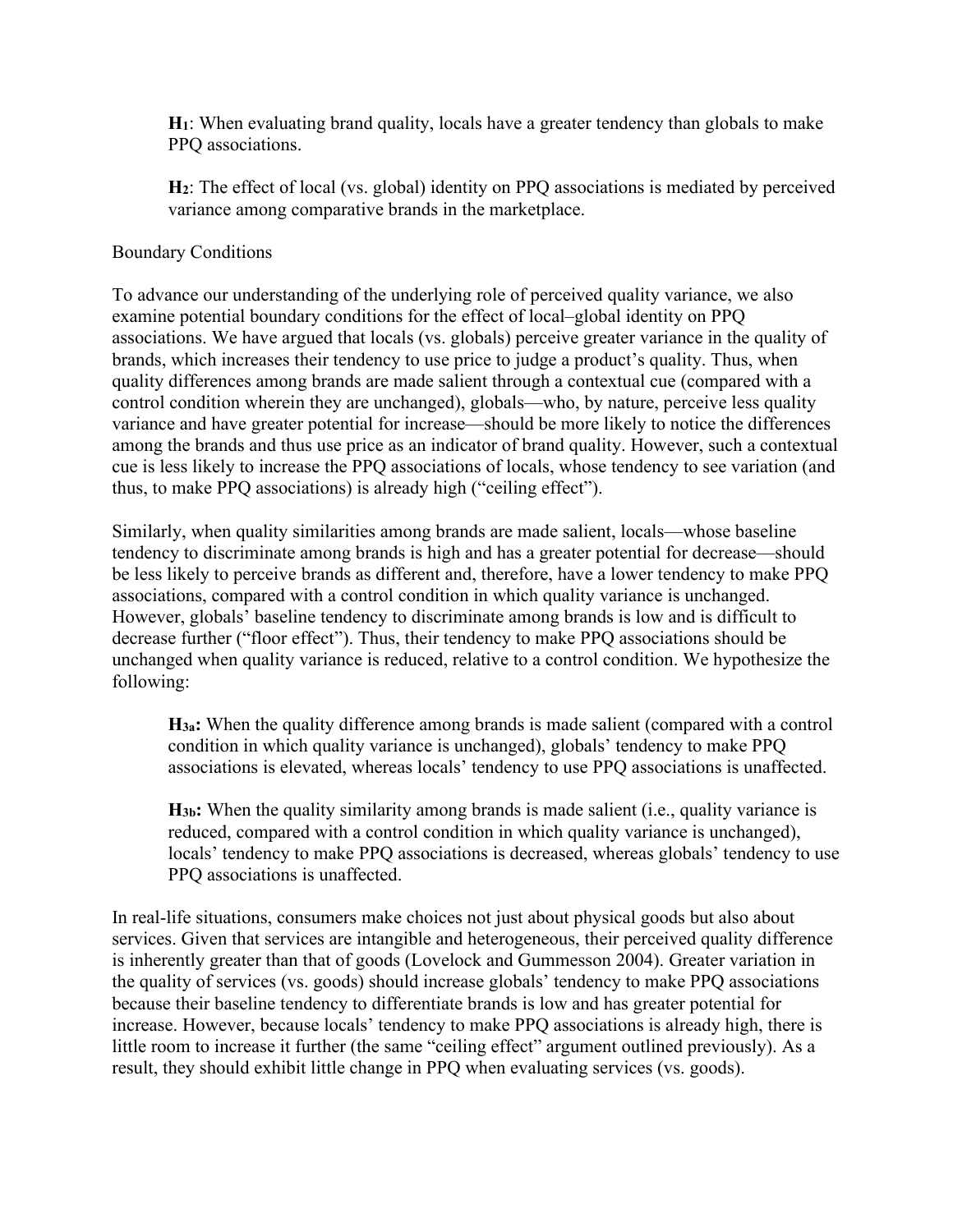**H4:** When evaluating services (vs. goods), globals' tendency to make PPQ associations is significantly higher, whereas locals' tendency to make PPQ associations does not differ.

Beyond product type, another context that naturally changes consumers' perceived quality difference is when they see divergent or convergent customer ratings on products that interest them. Online reviews increasingly influence consumer purchase decisions (Song et al. 2018). However, these reviews do not necessarily agree with one another. Convergent customer ratings in a product category (i.e., when most people leave similar ratings for products in that category) are likely to give customers an impression that various products in this category are of similar quality (i.e., low quality variance). In contrast, divergent customer ratings (i.e., people's opinions are all over the place and there is no dominant view) are likely to give customers an impression that the quality of products in this category differs greatly. Drawing on H3, we predict the following:

**H5a:** When the distribution of customer product reviews is divergent (compared with a control condition), globals' tendency to make PPQ associations is significantly increased, whereas locals' tendency to make PPQ associations does not differ.

**H5b:** When the distribution of customer product reviews is convergent (compared with a control condition), locals' tendency to make PPQ associations is significantly reduced, whereas globals' tendency to make PPQ associations does not differ.

We tested our hypotheses in eight studies. Study 1 provided initial evidence on the link between local–global identity and PPQ associations in a shopping mall with real consumers  $(H_1)$ . Study 2 replicated Study 1's findings in a different context and demonstrated perceived quality variance as a key mechanism underlying these effects  $(H<sub>2</sub>)$ . The next three studies examined several contextual moderators, including salience of quality variance/similarity (Study 3), product type (services vs. goods; Study 4), and distribution of customer ratings (convergent or divergent; Study 5). Study 6 primed both local–global identity and construal level to examine their differential effects on reliance of price as an indicator of quality and reconciled the seemingly contradictory predictions between our theory and those of construal level theory. Study 7 brought our theory to the field to examine how situationally activated local/global identity affects consumers' monetary expenditures. Finally, Study 8 provides the results of a meta-analysis of previous studies on PPQ associations conducted across different countries. Notably, consistent with prior research (e.g., Gao, Zhang, and Mittal 2017), our empirical work addresses the relative effects of local (vs. global) identity.

## **Study 1: The Shopping Mall Study**

We designed Study 1 to test the effect of local (vs. global) identity on PPQ with real consumers in a shopping mall and to assess whether local–global identity can be situationally activated in a real consumption setting. Respondents were 164 shoppers at a shopping mall in the city of Hohhot, China, who were intercepted by the researchers and shown a brochure that described either a "Think Local Movement" or a "Think Global Movement" to manipulate local and global identity, respectively (Gao, Zhang, and Mittal 2017; for stimuli, see Web Appendix 1). Thereafter, participants were told that a well-known apparel company was considering releasing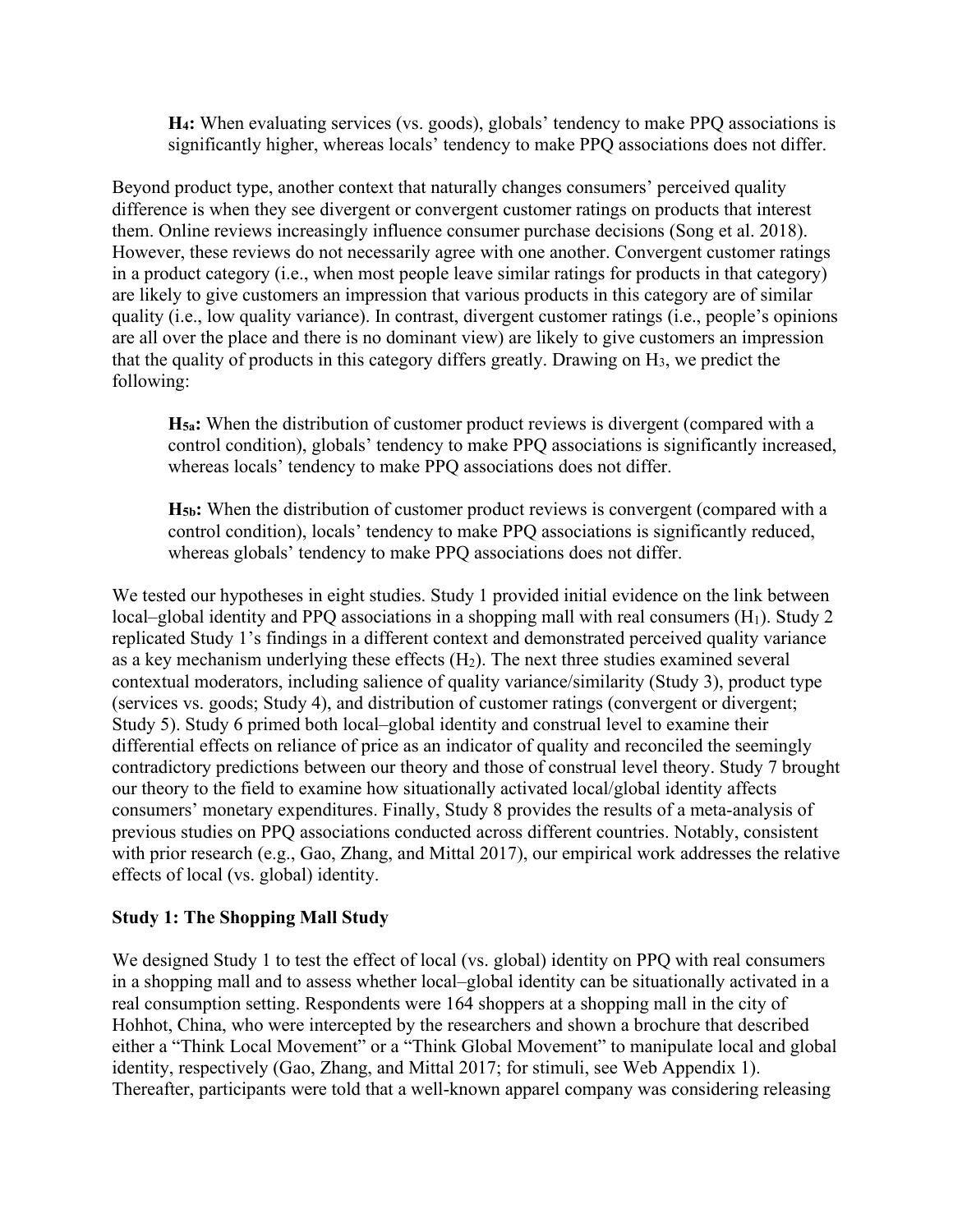some shoes and caps to be sold at the mall and had hired us to conduct a test on consumers' quality perceptions of their products. The researchers then showed them three pairs of running shoes and three caps, with price tags attached (Shoe A: ¥299; Shoe B: ¥599; Shoe C: ¥799; Cap A: ¥39; Cap B: ¥69; Cap C: ¥99). Following Lalwani and Shavitt (2013), participants rated all six products on quality, reliability, and dependability ( $1 =$  "Very Low," and  $7 =$  "Very High"), which were averaged to form a quality evaluation for both shoes ( $\alpha s = .89$  to .90) and caps ( $\alpha s =$ .88 to .89).

Following Zhang and Khare (2009), we assessed the validity of the identity manipulation using a three-item scale, anchored by  $1 =$  "Global Citizen," and  $7 =$  "Local Citizen" (e.g., "For the time being, I mainly identify myself as a...";  $\alpha$  = .86; for the full scale and other measures used in this article, see Web Appendix 2). Results indicated that participants assigned to the local (vs. global) identity condition perceived themselves more as local citizens (for the local–global identity manipulation check results in this study and other studies, see Web Appendix 3). Participants also reported their age, gender, and household income.

A 2 (identity)  $\times$  2 (product category; dummy coded 1 = shoes and 0 = caps) repeated-measure analysis of variance (ANOVA) on the correlation between retail prices and subjective quality evaluations (i.e., PPQ associations) revealed a significant main effect of identity ( $F(1, 162) =$ 8.36, *p* < .01) but nonsignificant effects of product category and its interaction with identity (*p*s > .15), suggesting that PPQ associations did not vary by product category. Thus, the data were pooled across the product categories. For both product categories, participants in the local (vs. global) identity condition made significantly higher PPQ associations, as predicted in  $H_1$  (shoes:  $M_{\text{local}} = .68 \text{ vs. } M_{\text{global}} = .40$ ; t(162) = 2.98, *p* < .01; caps:  $M_{\text{local}} = .71 \text{ vs. } M_{\text{global}} = .50$ ; t(162) = 2.15,  $p < .05$ ). Rerunning the analyses with age, gender, and household income as covariates did not change the pattern of results, and none of these demographic variables were significant (all  $ps > .40$ ).

## Follow-Up Study

We designed a follow-up study to replicate Study 1's finding in the United States, using 69 consumers (49 men;  $M_{\text{age}} = 31{\text -}40$  years) shopping at an apparel store in an upscale mall. Respondents were guided to a table where they saw four caps marked with different prices (Cap A: \$10; Cap B: \$20; Cap C: \$30; Cap D: \$40). They were asked to rate the quality of each cap on a 0 to 100 scale. For each participant, the correlation between retail prices and quality ratings served as our dependent variable. Local–global identity was manipulated by the T-shirt the employee was wearing. The local-identity T-shirt contained the logo "Think Local" and the phrase "supporting the link to local community," whereas the global-identity T-shirt contained the logo "Think Global" and the phrase "supporting the link to the whole world" (for a picture of these T-shirts, see Web Appendix 4). After completing quality ratings for each cap, participants rated the three-item local–global identity manipulation check questions ( $\alpha$  = .91) as in Study 1. Results showed that participants in the local (vs. global) identity condition made significantly higher PPQ associations ( $M_{local} = .50$  vs.  $M_{global} = .02$ ;  $t(67) = 3.19, p < .01$ ).

In a real-life setting, Study 1 supported  $H_1$ 's prediction that locals (vs. globals) have a greater tendency to make PPQ associations. We conducted another study (Study 9 in Web Appendix 5)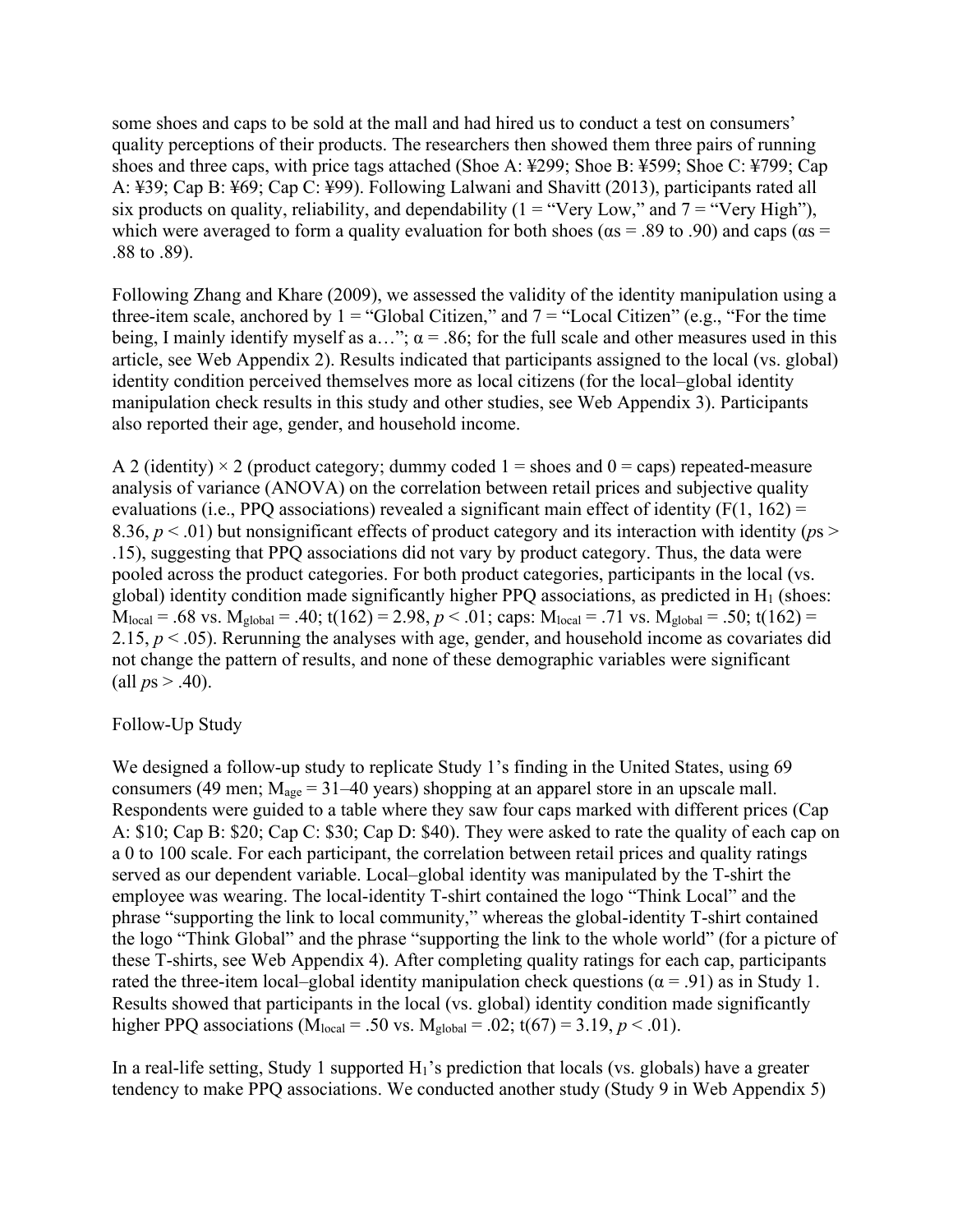to test the generalizability of our findings over single-quality-cue and multiple-quality-cue formats. Results of this study replicated the findings of Study 1 and demonstrated that the effect of local–global identity on PPQ held in both multiple- and single-quality-cue conditions. In the next study, we aimed to test the mechanism underlying the link between local–global identity and PPQ.

## **Study 2: The Role of Perceived Quality Variance**

Participants, Design, and Procedure

One hundred ninety-six Amazon Mechanical Turk (MTurk) workers (89 men;  $M_{\text{age}} = 37.25$ years,  $SD = 12.32$ ) from the United States participated in Study 2, which entailed a 2 (identity: local vs. global)  $\times$  2 (price level: high vs. low) between-subjects design. Following Ng and Batra (2017), we manipulated local–global identity using a sentence-unscrambling task with ten sentences (the first ten items in Web Appendix 6). Those assigned to the local (global) identity condition were instructed to construct ten grammatically correct sentences using such sentences as "Events know I local (global)." The manipulation check questions ( $\alpha$  = .94) were as in Study 1 (for results, see Web Appendix 3).

Then, participants answered three questions on dissimilarity focus (e.g., "At this time, I feel that I could easily identify differences in a set of comparative objects";  $\alpha$  = .60), and seven questions on perceived quality variance using a scale adapted from Bao, Bao, and Sheng (2011; e.g., "The quality of alarm clocks in the marketplace varies a lot";  $\alpha$  = .90). Both scales were anchored by 1 = "Strongly Disagree," and 7 = "Strongly Agree."

Next, following Lalwani and Forcum (2016), participants viewed information about three brands of alarm clocks—the target brand and two comparison brands—which provided baseline price information. Participants were randomly assigned to either the high- or low-price condition, using identical product descriptions. The target brand was priced the highest (lowest) in the high (low) price condition, with equal relative price range (from 43% [15/30] to 75% [15/20], see Web Appendix 7). In addition, we used fictitious brand names to minimize the potential confounds. Afterward, participants rated the target brand on the same three-item quality measure as in Study 1 ( $\alpha$  = .84).

# Results and Discussion

# *Local–global identity and PPQ associations*

A 2 (identity)  $\times$  2 (price) ANOVA on the quality index revealed no effect of local–global identity or price ( $p_s > 0.11$ ) but, more importantly, showed a significant identity  $\times$  price two-way interaction (F(1, 192) = 4.55,  $p < .05$ ). Consistent with H<sub>1</sub>, locals rated the target brand as having significantly higher quality in the high-price condition ( $M = 5.54$ ) than in the low-price condition  $(M = 5.03, t(102) = 2.63, p < .01)$ . In contrast, the quality ratings for globals did not vary across the two price conditions ( $M_{low\ price} = 4.98$  vs.  $M_{high\ price} = 4.92$ ;  $t(90) = .29$ ,  $p = .77$ ).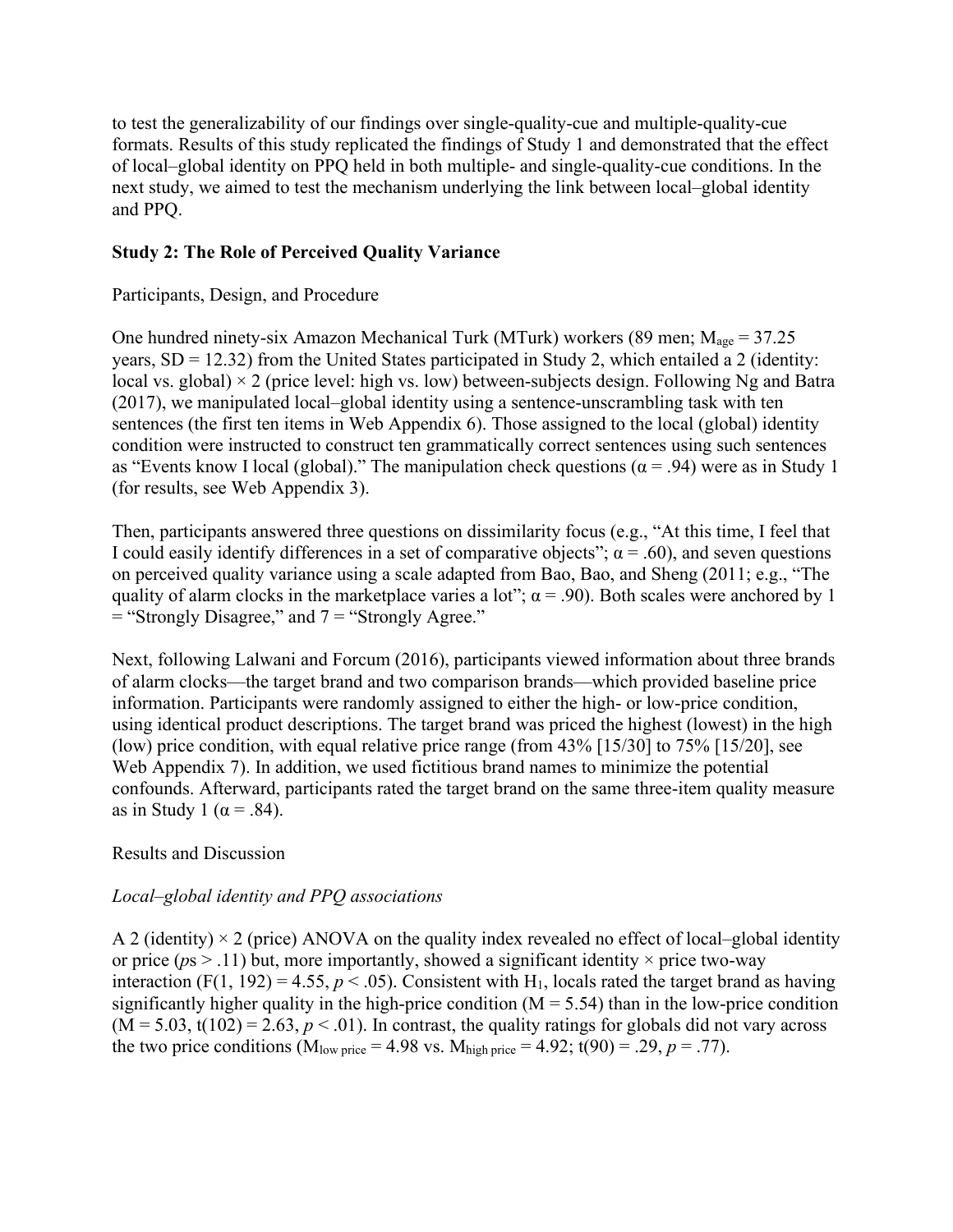## *Mediation analysis*

A bootstrapping procedure with 10,000 iterations using Model 15 of Hayes' (2012) PROCESS showed that the indirect effect of local (vs. global) identity on PPQ associations through perceived quality variance was positive  $(.11)$  and significant (95% confidence interval  $|CI| =$ [.02, .29], excluding zero), in support of  $H_2$ .<sup>[1](#page-9-0)</sup>

Study 2 demonstrated that the effect of local (vs. global) identity on PPQ associations is mediated by perceived quality variance, in support of H2. Relative to globals, locals perceived higher levels of quality difference among comparative brands in the marketplace, which in turn led to greater PPQ associations. As we show in Study 10 (Web Appendix 8), price sensitivity and risk aversion cannot be alternative explanations of our findings.

Our theorization suggests that local (vs. global) identity induces a general dissimilarity-focus mindset, which in turn enhances perceived quality variance, leading to higher PPQ. To assess the proposed serial mediation, we followed Mourali and Yang (2013) to test two mediation models. We first tested whether dissimilarity focus mediates the effect of local–global identity on perceived quality variance. We then tested whether perceived quality variance mediates the effect of dissimilarity focus on PPQ (mediated-moderation model). As expected, for the first model, a bootstrapping with 10,000 iterations using Model 4 showed that the indirect effect of local–global identity on perceived quality variance through dissimilarity focus was positive (.18) and significant (95% CI =  $[0.04, 0.36]$ , excluding zero). Furthermore, the second mediatedmoderation model (Model 15) showed that the indirect effect of dissimilarity focus on PPQ through perceived quality variance was also positive  $(.12)$  and significant  $(95\% \text{ CI} = [.01, .28]$ , excluding zero).<sup>[2](#page-9-1)</sup> These results provide support for our conceptualization. Next, we provide further evidence of the mechanism by manipulating the mediator "perceived quality variance."

# **Study 3: Salience of Quality Variance**

Participants, Design, and Procedure

Three hundred eighty-seven MTurk workers (134 men;  $M_{\text{age}} = 39.84$  years, SD = 12.82) from the United States participated in exchange for a small monetary incentive. The experiment consisted of a 2 (identity: local vs. global)  $\times$  2 (price level: high vs. low)  $\times$  3 (quality variance: enhanced, reduced, unchanged) between-subjects design.

<span id="page-9-0"></span><sup>&</sup>lt;sup>1</sup> We further analyzed the mediated moderation model using Muller, Judd, and Yzerbyt's (2005) approach. We tested this mediated moderation by first regressing the quality index onto local–global identity, price, and their interaction term. This analysis revealed an identity × price interaction (β = .26, t = 2.13,  $p < .05$ ). Second, we used the same model with perceived quality variance (i.e., our mediator) as a dependent variable. This analysis revealed a significant effect of local–global identity ( $\beta = 0.20$ ,  $t = 2.02$ ,  $p < 0.05$ ) but a nonsignificant effect of the identity × price interaction (β = .02, t = .16,  $p = .87$ ). Third, we regressed quality index onto the same model plus perceived quality variance and its interaction with price. As expected, we found a significant perceived quality variance  $\times$  price interaction (β = .66, t = 2.20,  $p$  < .05). This last model revealed that the identity × price interaction was no longer significant ( $\beta$  = .20, t = 1.71,  $p$  = .09), suggesting a complete mediated moderation.

<span id="page-9-1"></span><sup>&</sup>lt;sup>2</sup> The mediated-moderation model using Muller, Judd, and Yzerbyt's (2005) approach indicated a complete mediated moderation.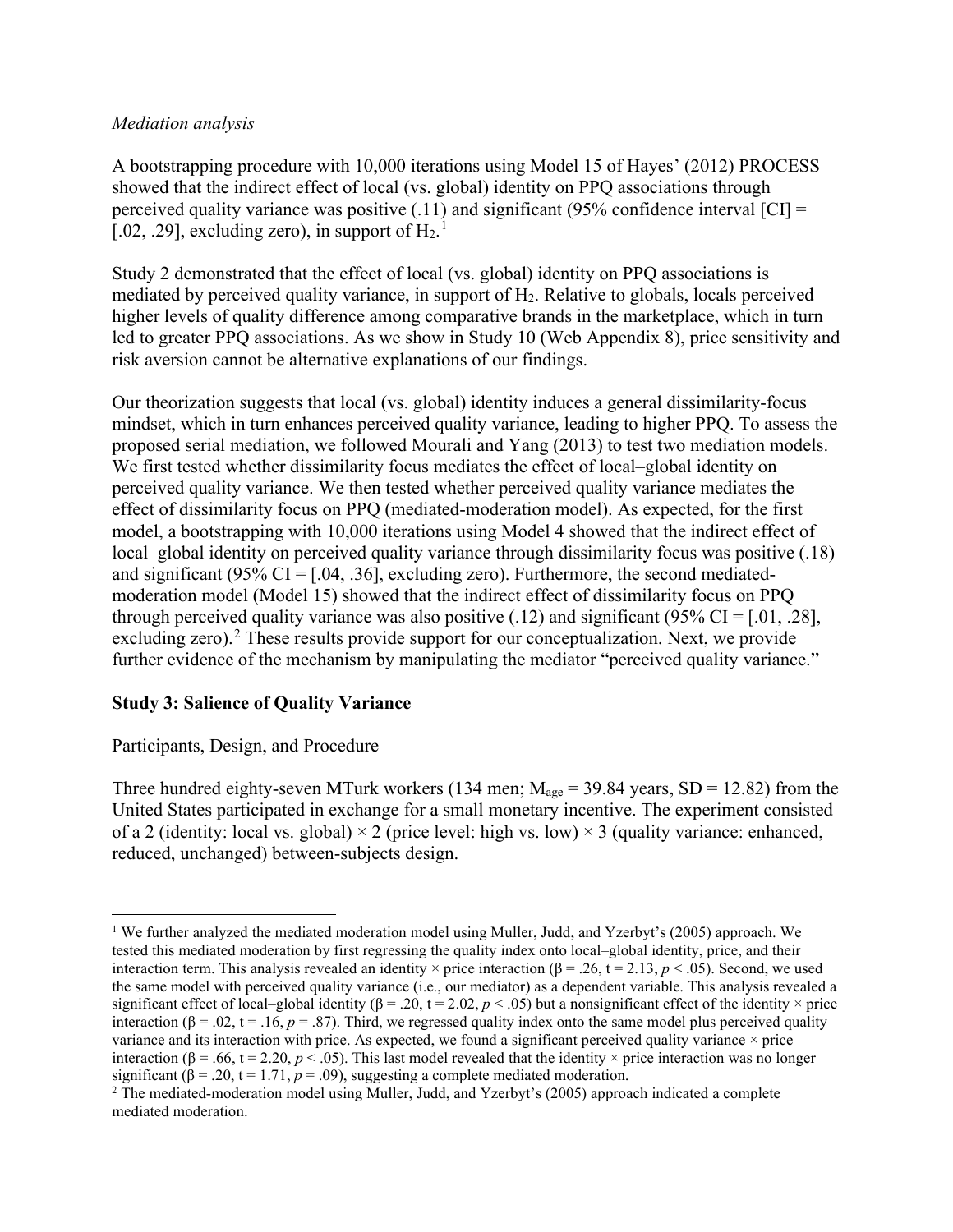We manipulated local and global identity as in Study 2. Participants were then randomly assigned to one of the three quality variance conditions, which used a news report from a reputable magazine. In the quality variance–enhanced (reduced) condition, participants read a report from an interview with an expert regarding the quality of products in the marketplace, which included an excerpt stating the expert's opinion that "durable appliances offered by different manufacturers in fact do (do not) have significant differences in product quality." In the quality variance unchanged (control) condition, no such news was presented. Afterward, participants were shown the same three brands of alarm clocks as in Study 2. We added microwaves (for the product stimuli, see Web Appendix 8) as an additional product to enhance the generalizability of our findings. Participants were asked to rate the target brands on the same three-item quality index as in Study 1 ( $\alpha_{\text{alarm clock}} = .90$  and  $\alpha_{\text{microwave}} = .93$ ).

Finally, as a manipulation check for quality variance prime, participants were asked to recall the news and indicate the expert's opinion about product quality  $(1 - \alpha)$  significant differences across products,"  $2 =$  "does not have much difference across products," and  $3 =$  "I don't know about this information"). Results showed that most participants in the variance-enhanced condition selected 1 (93.8%), whereas most participants in the variance-reduced condition selected 2 (89.5%), and most participants in the variance-unchanged (i.e., control) condition selected 3 (73.6%;  $\chi^2$  (4) = 504.48,  $p < .01$ ). Thus, quality variance was successfully primed.

#### Results and Discussion

## *Local–global identity and PPQ associations*

We conducted a 2 (identity)  $\times$  2 (price)  $\times$  3 (quality variance)  $\times$  2 (product category; dummy coded  $1 =$  alarm clock, and  $0 =$  microwave) repeated-measure ANOVA on the quality index. Results revealed only a significant main effect of product category  $(F(1, 385) = 16.93, p < .01)$ ; no other effects were significant (*p*s ranged from .11 to .51), suggesting that PPQ associations did not vary by product category. Thus, the data were pooled across the product categories. Results of the pooled data revealed no main effect of identity  $(F(1, 385) = 1.96, p = .16)$ , a significant main effect of price (F(1, 385) = 20.79,  $p < .01$ ) and variance (F(2, 385) = 3.00,  $p =$ .05), no effect of identity  $\times$  variance two-way interaction (F(2, 385) = .82, *p* = .44), and significant two-way interactions between identity and price  $(F(1, 385) = 6.40, p < .05)$  and between price and variance  $(F(1, 385) = 7.77, p < .01)$ . More important and consistent with H3a and H3b, there was a significant three-way interaction among identity, price, and quality variance (F(2, 385) = 3.17,  $p < .05$ ).

In the control (i.e., variance-unchanged) condition, a 2 (identity)  $\times$  2 (price) ANOVA revealed no effect of identity or price ( $p_s > .18$ ), and a significant identity  $\times$  price two-way interaction (F(1,  $385$ ) = 9.44,  $p < 0.01$ ). Locals rated the target brands as superior in quality in the high (vs. low) price condition (M<sub>high price</sub> = 4.88 vs. M<sub>low price</sub> = 4.21,  $t(68) = 3.93$ ,  $p < .01$ ). However, globals did not rate the brands as significantly different across the price conditions ( $M_{low\ price} = 4.53$  vs.  $M_{high}$ )  $p_{\text{price}} = 4.26$ , t(53) = 1.26,  $p = .21$ ), in support of H<sub>1</sub>.

*Test of H3a*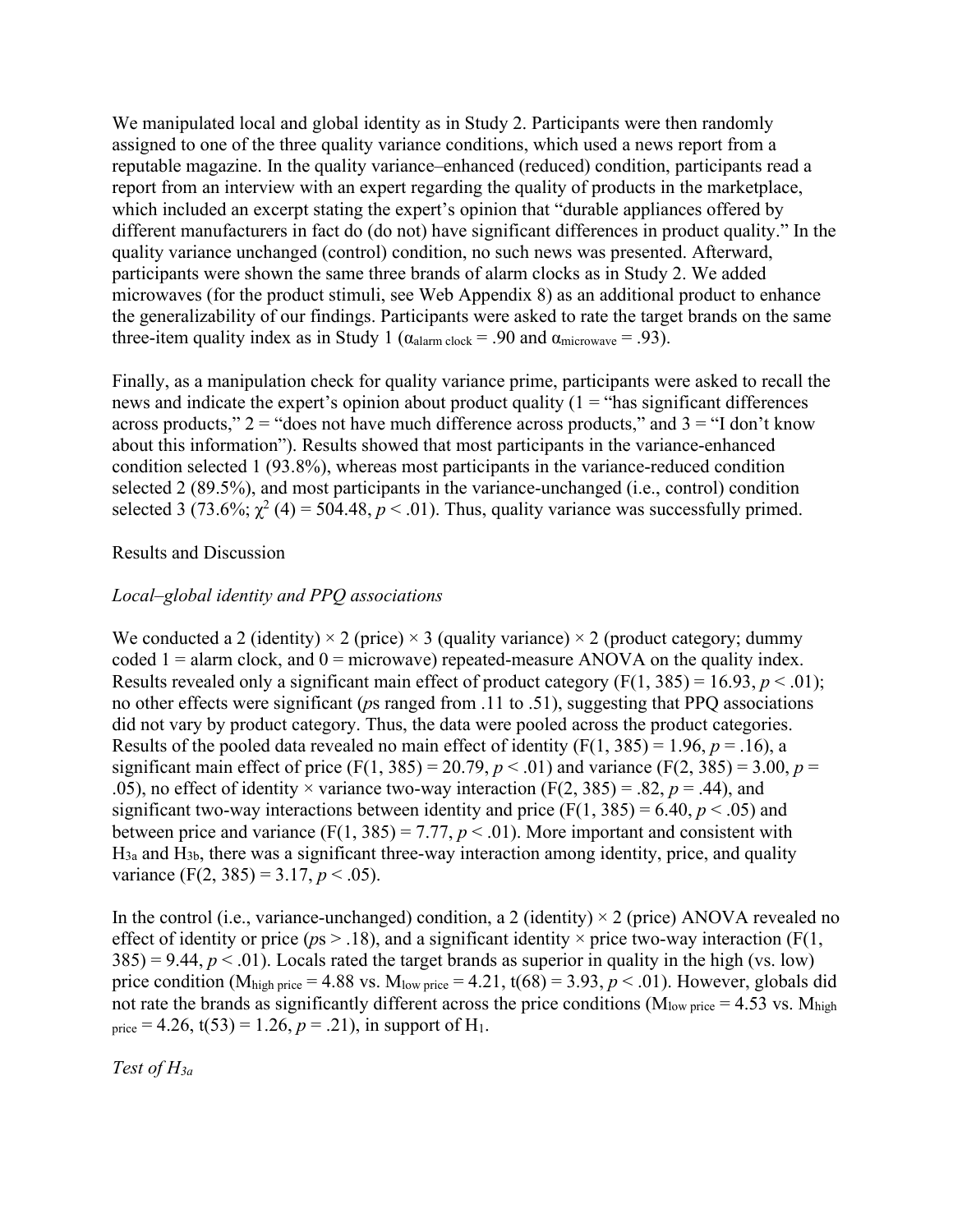Next, we compared the PPQ associations in the variance-enhanced (vs. unchanged) conditions among locals and globals separately. For globals in the variance-enhanced and unchanged conditions, a 2 (variance)  $\times$  2 (price) ANOVA revealed no effect of salience (F(1, 385) = .18, *p* = .68) or price (F(1, 385) = 1.33,  $p = 0.25$ ), and a significant quality-variance  $\times$  price two-way interaction  $(F(1, 385) = 8.40, p < .01)$ , suggesting that enhancing the salience of quality variance significantly influenced globals' tendency to make PPQ associations. Contrasts suggested that globals made PPQ associations in the variance-enhanced condition ( $M_{low\ price} = 4.02$  vs.  $M_{high}$  $_{\text{price}}$  = 4.65; t(63) = -3.75, *p* < .01), but not in the variance-unchanged condition (M<sub>low price</sub> = 4.53) vs.  $M_{\text{high price}} = 4.26$ ;  $t(53) = 1.26$ ,  $p = .21$ ; Figure 2).



**Figure 2.** The moderating effect of salience of quality variance on the relationship between local–global identity and PPQ associations (Study 3).

For locals in the variance-enhanced and unchanged conditions, a 2 (variance)  $\times$  2 (price) ANOVA revealed no effect of salience  $(F(1, 385) = .01, p = .91)$  and a significant effect of price  $F(1, 385) = 36.61, p < .01$ ). Consistent with our hypothesis, there was no effect of variance  $\times$ price two-way interaction  $(F(1, 385) = 2.03, p = .16)$ , suggesting that enhancing the salience of quality variance did not change locals' tendency to make PPQ associations. As shown in Figure 2, locals in both variance-enhanced ( $M_{low\ price} = 4.02$  vs.  $M_{high\ price} = 5.11$ ; t(62) = -5.39,  $p < .01$ ) and variance-unchanged ( $M_{low\ price} = 4.21$  vs.  $M_{high\ price} = 4.88$ ;  $t(68) = -3.93, p < .01$ ) conditions made PPQ associations. Taken together, these results supported H<sub>3a</sub>.

## *Test of H3b*

Furthermore, we compared the PPQ associations in the variance-reduced (vs. unchanged) conditions among locals and globals separately. For globals in the variance-enhanced and unchanged conditions, a 2 (variance)  $\times$  2 (price) ANOVA revealed no effect of variance, price, or the variance  $\times$  price two-way interaction (all  $ps > .05$ ), suggesting that reducing the salience of quality variance did not change globals' tendency to make PPQ associations. Contrasts showed that globals did not make PPQ associations in the variance-reduced ( $M_{low\ price} = 4.61$  vs.  $M_{high}$ ) price = 4.77; t(77) = -.68,  $p = .50$ ) or variance-unchanged (M<sub>low price</sub> = 4.53 vs. M<sub>high price</sub> = 4.26;  $t(53) = 1.26, p = .21$ ) conditions (see Figure 2).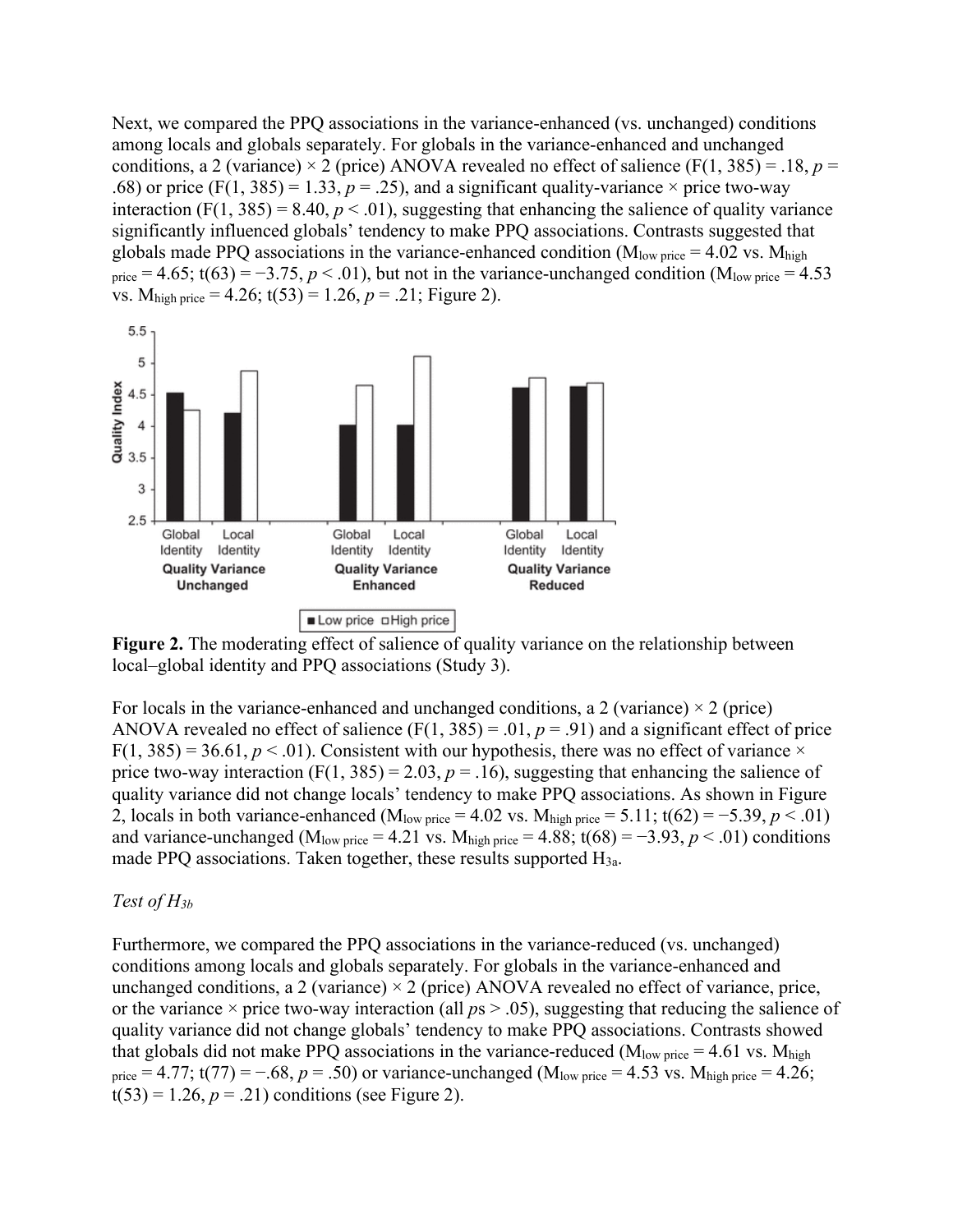For locals in the variance-reduced and unchanged conditions, a 2 (variance)  $\times$  2 (price) ANOVA revealed no effect of salience  $(F(1, 385) = .64, p = .42)$  but a significant effect of price  $(F(1, 385))$  $= 6.25, p < .05$ ) and a significant variance  $\times$  price two-way interaction (F(1, 385) = 4.47, *p* < .05), suggesting that reducing the salience of quality variance significantly influenced locals' tendency to make PPQ associations. As Figure 2 illustrates, contrasts showed that locals did not make PPQ associations in the variance-reduced condition ( $M_{low\ price} = 4.63$  vs.  $M_{high\ price} = 4.69$ ;  $t(62) = -0.25$ ,  $p = 0.80$ , but did so in the variance-unchanged condition (M<sub>low price</sub> = 4.21 vs. M<sub>high</sub>  $_{\text{price}}$  = 4.88; t(68) = -3.93, *p* < .01). These results support H<sub>3b</sub>.

Our framework suggests that locals (vs. globals) perceive greater quality variance among comparative brands, which in turn leads them to rely on price to infer the quality of these brands. Accordingly, situationally enhancing the salience of quality variance increased globals' but not locals' tendency to make PPQ associations, compared with a control condition in which quality variance was not changed. Similarly, situationally increasing the salience of quality similarity (compared with a control condition in which quality variance was unchanged) reduced locals' tendency to use price to indicate quality but did not affect globals' tendency to make PPQ associations, because globals already perceived low variance in quality to begin with.

We designed the following two studies to extend Study 3 by using natural moderators, including product type (Study 4) and the distribution of customer ratings (Study 5). If our proposed mechanism holds, when the evaluation objects are services (vs. goods) or when the ratings from other customers are divergent (vs. control), we should replicate the findings in the varianceenhanced condition, as stated in  $H_4$  and  $H_{5a}$ . However, when the ratings are convergent (vs. control), we should replicate the findings in the variance-reduced condition  $(H_{5b})$ .

## **Study 4: Services Versus Goods**

## Participants, Design, and Procedure

Two hundred seventy-eight MTurk workers (101 men;  $M_{\text{age}} = 39.89$  years, SD = 12.22) from the United States participated in a study comprising a 2 (identity: local vs. global)  $\times$  2 (price: high vs. low)  $\times$  2 (product type: services vs. goods) between-subjects design. The procedure, manipulation of local–global identity, and measures were the same as in Study 3, except for three important differences: (1) we included three services (carpet cleaning, landscaping, and airline services; for stimuli, see Web Appendix 9); (2) in addition to the two products used before (i.e., alarm clock and microwave), we added sewing machines to ensure equivalence with the number of services; and (3) instead of keeping relative price range constant, we kept the same prices for the two baseline brands (e.g., \$20 and \$30). After examining descriptions of the three brands (i.e., the target brand and two other brands) for each product, participants rated the target brands on the same three-item quality index as in Study 1 (αs ranged from .82 to .93).[3](#page-12-0)

<span id="page-12-0"></span><sup>&</sup>lt;sup>3</sup> A pilot study with 40 MTurk workers (16 men;  $M_{\text{age}} = 30.43$  years, SD = 9.55) from the United States supported our assumption that services are perceived to vary more in quality than goods. For each of the six products noted previously (three goods and three services), participants rated the first two items of the perceived quality variance measure from Study 2 (αs ranged from .61 to .78; for the stimuli of alarm clock and microwave, see Web Appendix 8 (Study 10); for the stimuli of sewing machine and three services, see Web Appendix 9). Results suggested that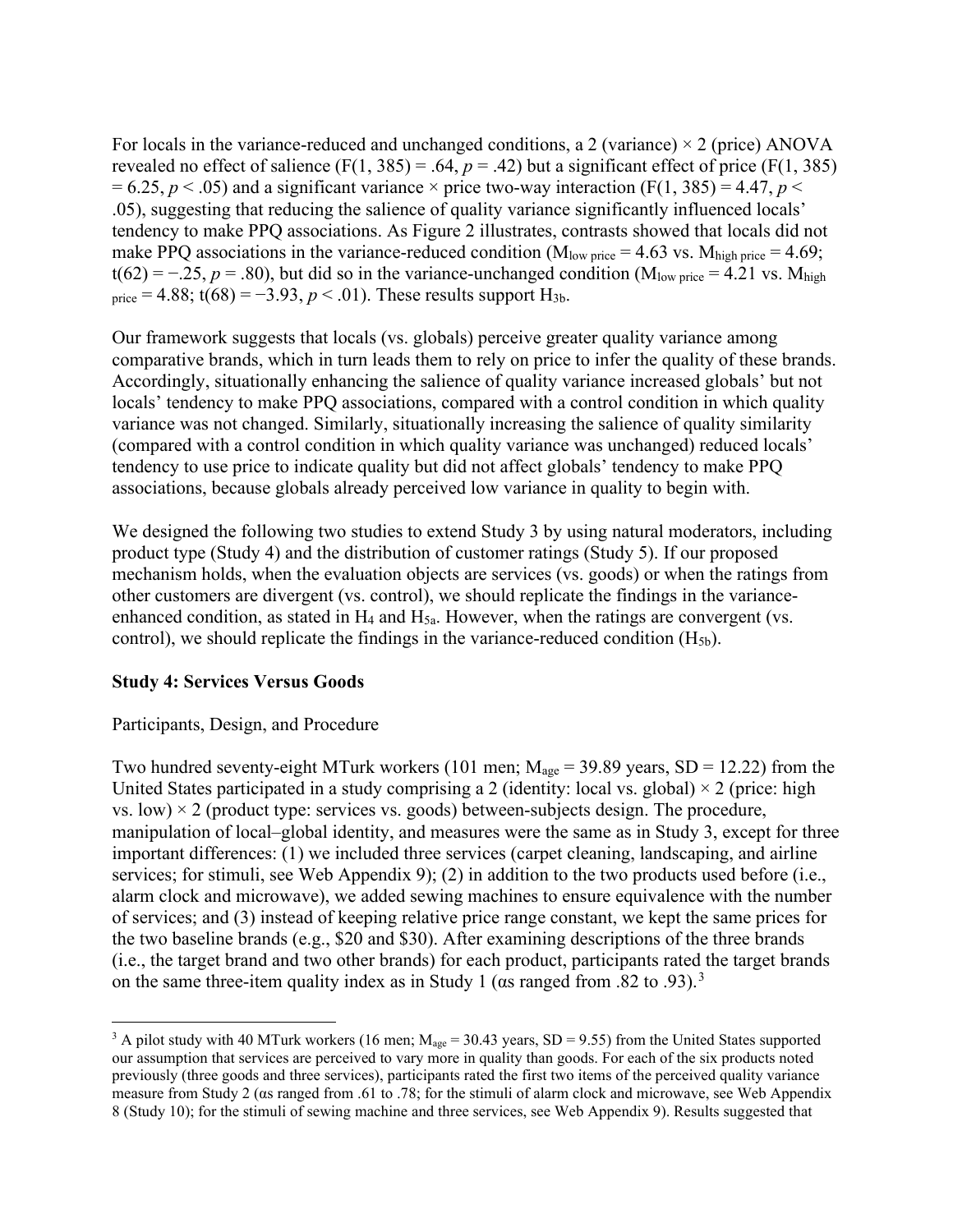### Results

For goods, we analyzed the data using a 2 (identity)  $\times$  2 (price)  $\times$  3 (category of goods; dummycoded as  $2$  = sewing machine, 1 = alarm clocks, and  $0$  = microwave) repeated-measure ANOVA with quality index as the dependent variable. The analysis revealed that none of the effects related to category of goods were significant (*p*s > .26). For services, we analyzed the data using a 2 (identity)  $\times$  2 (price)  $\times$  3 (service type) repeated-measure ANOVA with quality index as the dependent variable. The analysis revealed a significant main effect of service category (F(1, 131)  $= 3.83, p = .05$ , but none of its interactions with other factors were significant ( $p_s > .50$ ). Thus, we pooled the data separately for goods and services.

Using the pooled data, we conducted a 2 (identity)  $\times$  2 (price)  $\times$  2 (product type) ANOVA on the quality index. Results revealed no effect of identity  $(F(1, 270) = .35, p = .58)$  but did show significant effects of price  $(F(1, 270) = 13.20, p < .01)$ , product type  $(F(1, 270) = 21.06, p < .01)$ , product type  $\times$  price two-way interaction (F(1, 270) = 4.83,  $p < .05$ ), and price  $\times$  identity twoway interaction (F(1, 270) = 5.23,  $p < .05$ ); however, there was no effect of product type  $\times$ identity two-way interaction  $(F(1, 270) = .01, p = .94)$ . Consistent with H<sub>4</sub>, there was a significant three-way interaction among identity, price, and product type  $(F(1, 270) = 4.05, p <$ .05).

For goods, a 2 (identity)  $\times$  2 (price) ANOVA revealed no effect of identity or price ( $ps > .33$ ), but we did find a significant identity  $\times$  price two-way interaction (F(1, 270) = 9.13, *p* < .01). Locals rated the target brands as superior in the high- (vs. low-) price condition  $(M_{low\ price} = 4.45)$ vs. M<sub>high price</sub> = 4.94,  $t(71) = -2.93$ ,  $p < .01$ ), whereas globals rated the target brands as equivalent in quality across price conditions (M<sub>low price</sub> = 4.78 vs. M<sub>high price</sub> = 4.52, t(66) = 1.51,  $p = .14$ ). These findings replicated those of Studies 1 and 2.

## *Test of H4*

Next, we compared PPQ associations for services (vs. goods) among globals and locals separately. For globals, a 2 (product type)  $\times$  2 (price) ANOVA revealed no effect of price (F(1,  $270$ ) = .99,  $p = .32$ ) but a significant main effect of product type (F(1, 270) = 10.82,  $p < .01$ ) and a significant product type  $\times$  price interaction (F(1,270) = 8.87, *p* < .01). Globals made PPQ associations when evaluating services ( $M_{low\ price} = 4.80$  vs.  $M_{high\ price} = 5.31$ ; t(61) = -2.66, *p* = .01) but not goods (Mlow price = 4.52 vs. Mhigh price = 4.78; t(66) = −1.51, *p* = .14; Figure 3). For locals, a 2 (product type)  $\times$  2 (price) ANOVA revealed significant effects of product type (F(1,  $270 = 11.34, p < .01$  and price (F(1, 270) = 17.74,  $p < .01$ ). More important and consistent with H<sub>4</sub>, there was no effect of two-way product type  $\times$  price interaction (F(1, 270) = .04, *p* = .85). Locals made PPQ associations when evaluating both services ( $M_{low\ price} = 4.84$  vs.  $M_{high\ price} =$ 5.39; t(70) =  $-2.98$ ,  $p < .01$ ) and goods (M<sub>low price</sub> = 4.45 vs. M<sub>high price</sub> = 4.94; t(71) =  $-2.93$ ,  $p <$ .01; Figure 3). Thus, these results supported H4.

participants perceived services ( $M = 5.09$ ) to have greater variance in quality, compared with goods ( $M = 4.50$ ; t(39)  $= 4.11, p \le 0.01$ .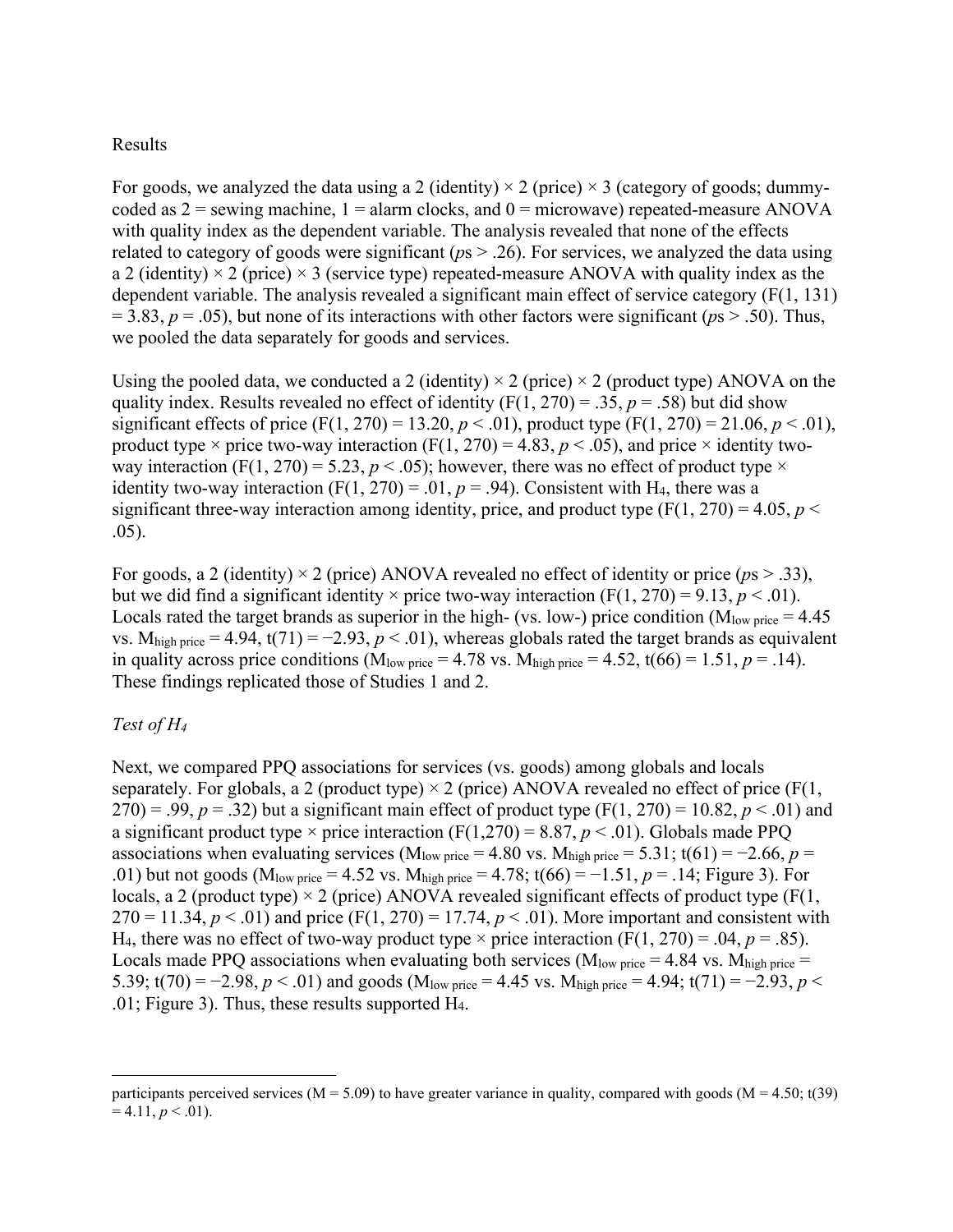

**Figure 3.** The moderating role of services versus goods on the relationship between local–global identity and PPQ associations (Study 4).

# **Study 5: Convergent Versus Divergent Customer Reviews**

Participants, Design, and Procedure

Participants were 785 MTurk workers (278 men;  $M_{\text{age}} = 39.33$  years, SD = 13.13) from the United States who were randomly assigned to a 2 (identity: local vs. global)  $\times$  2 (price: high vs. low)  $\times$  3 (customer rating distribution: convergent, divergent, control) between-subjects design. The procedure, manipulation of local–global identity, product stimuli, and measures were as in Study 2 except for two differences: (1) we used microwaves in this study, and (2) before making judgments on the target brand, participants saw a summary table of customer ratings, which we used to manipulate the distribution of customer ratings. In the divergent-rating condition, the customer reviews were almost equally distributed across the "poor," "good," and "excellent" categories, whereas in the convergent-rating condition, customer reviews concentrated on the "good" category (for stimuli, see Web Appendix 10). Although the distribution of customer ratings differed, the average rating was the same across convergent and divergent conditions. In the control condition, there was no information about customer reviews.

Thereafter, participants viewed information about three brands (i.e., the target brand and two other brands) of microwaves and evaluated the target brand on the three-item quality measure as in Study 1 ( $\alpha$  = .90). Participants were then asked to rate perceived differences between microwaves in the marketplace using the perceived quality variance measure as in Study 4 ( $\alpha$  = .81). Participants in the divergent-rating condition ( $M = 5.22$ ) perceived more quality variance than those in the control condition ( $M = 4.97$ ; t(526) = 2.22,  $p < .05$ ), whereas those in the convergent-rating condition ( $M = 4.67$ ) perceived less quality variance than those in the control condition (M = 4.97; t(519) =  $-2.41$ ,  $p < .05$ ), suggesting that our manipulation was successful.

Results and Discussion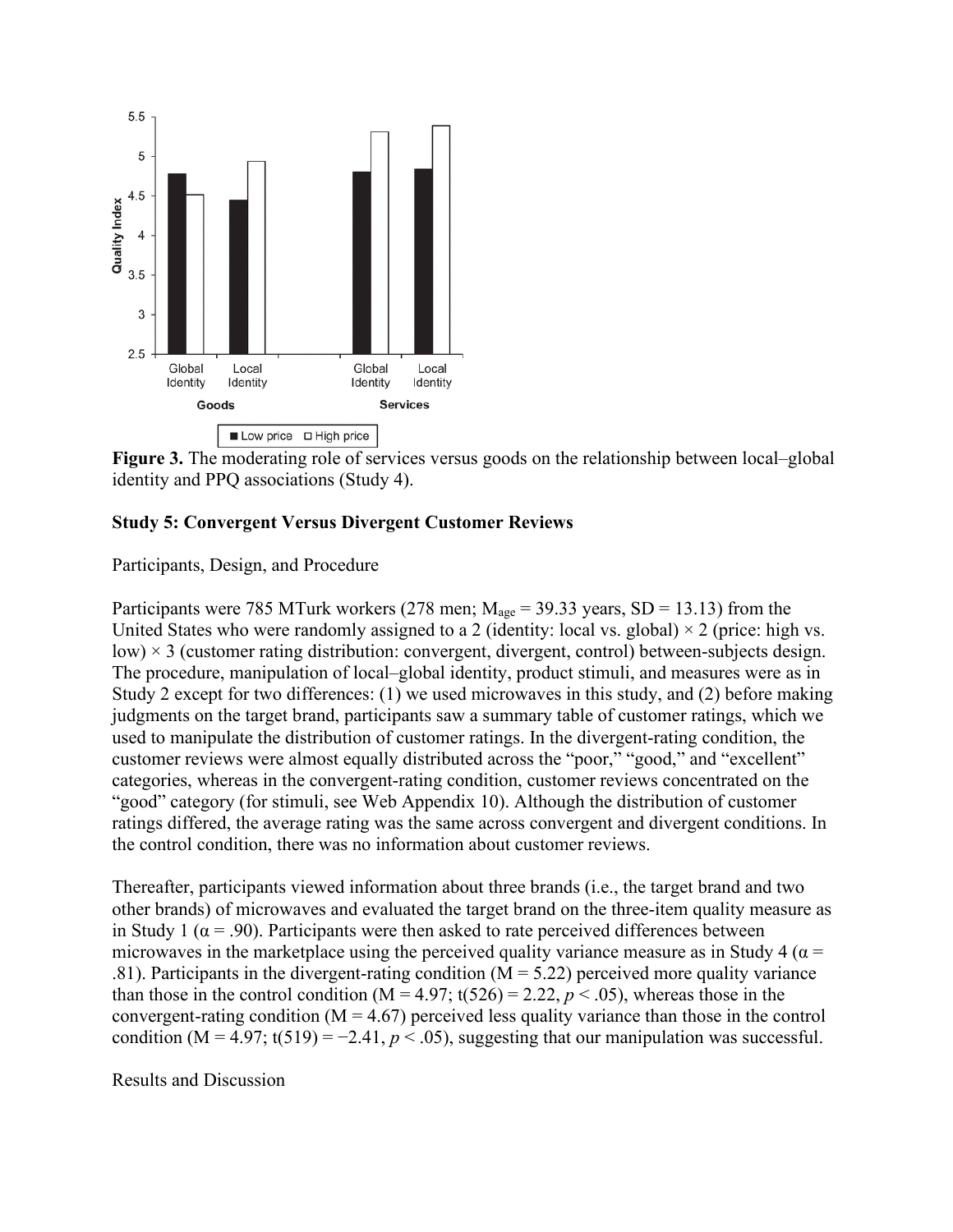A 2 (identity)  $\times$  2 (price)  $\times$  3 (rating distribution) ANOVA on the quality index revealed no effect of identity or rating distribution ( $p s > 0.10$ ), a significant effect of price (F(1, 773) = 51.55,  $p < .01$ ), no significant two-way interactions ( $p_s > .21$ ), and, importantly, a significant three-way interaction among identity, price, and rating distribution  $(F(1, 773) = 5.32, p < .01)$ .

In the control condition, we expected to replicate the findings of Study 2. A 2 (identity)  $\times$  2 (price) ANOVA revealed no effect of identity  $(F(1, 773) = .12, p = .73)$ , a significant effect of price (F(1, 773) = 16.75,  $p < .01$ ), and a significant identity  $\times$  price two-way interaction (F(1,  $773$ ) = 10.90,  $p < 0.01$ ). Participants primed with local identity rated the target brand as having higher quality in the high- (vs. low-) price condition  $(M_{low\ price} = 3.71 \text{ vs. } M_{high\ price} = 4.56; t(138)$ = −5.50, *p* < .01). However, those primed with global identity rated the target brand equivalently in the two price conditions ( $M_{low\ price} = 4.10$  vs.  $M_{high\ price} = 4.19$ ; t(122) = -.56,  $p = .58$ ).

#### *Test of H5a*

Next, we compared PPQ in the divergent (vs. control) conditions among locals and globals separately. For globals in the divergent and control conditions, a 2 (rating distribution)  $\times$  2 (price) ANOVA revealed no effect of rating distribution  $(p > .11)$ , a significant effect of price  $(F(1, 773) = 16.31, p < .01)$ , and a significant ratings distribution  $\times$  price two-way interaction  $(F(1, 773) = 10.70, p < .01)$ . Contrasts showed that globals made PPQ associations in the divergent condition (M<sub>low price</sub> = 3.53 vs. M<sub>high price</sub> = 4.39; t(122) = -5.44,  $p < .01$ ), but not in the control condition (M<sub>low price</sub> = 4.10 vs. M<sub>high price</sub> = 4.19; t(122) = -.56,  $p = .58$ ; Figure 4). For locals in the divergent and control conditions, a 2 (rating distribution)  $\times$  2 (price) ANOVA revealed no effect of rating distribution ( $p > 0.15$ ), a significant effect of price (F(1, 773) = 59.68,  $p < .01$ ), and no effect of rating distribution  $\times$  price two-way interaction (F(1, 773) = .01,  $p = .92$ ). Contrasts showed that locals made PPQ associations in both the divergent ( $M_{\text{low}}$ ) price = 3.85 vs. Mhigh price = 4.72; t(138) = −5.49, *p* < .01) and control (Mlow price = 3.71 vs. Mhigh  $_{\text{price}}$  = 4.56; t(138) = -5.50,  $p < .01$ ; Figure 4) conditions, in support of H<sub>5a</sub>.



**Figure 4.** The moderating role of convergent versus divergent ratings on the relationship between local–global identity and PPQ associations (Study 5).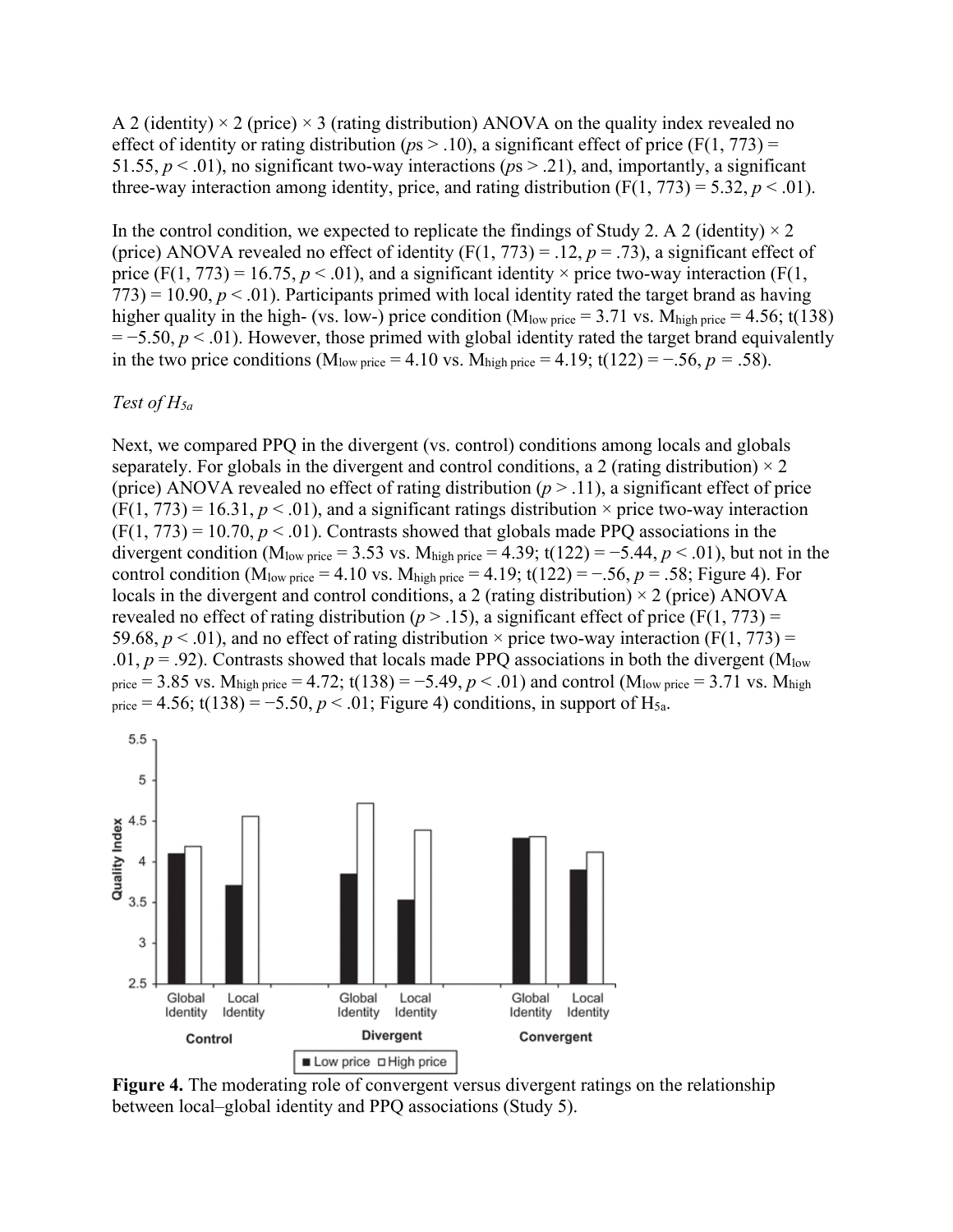## *Test of H5b*

Furthermore, we compared PPQ in the convergent (vs. control) conditions among locals and globals separately. For globals in the convergent and control conditions, a 2 (rating distribution)  $\times$  2 (price) ANOVA revealed no effect of rating distribution, price, or the rating distribution  $\times$ price two-way interaction (*p*s > .19), suggesting that providing convergent customer reviews did not change globals' tendency to make PPQ associations. Contrasts showed that globals did not make PPQ associations in the convergent ( $M_{low\ price} = 3.90$  vs.  $M_{high\ price} = 4.12$ ; t(126) =  $-1.25$ ,  $p = .21$ ) and control (M<sub>low price</sub> = 4.10 vs. M<sub>high price</sub> = 4.19; t(122) = -.56,  $p = .58$ ; Figure 4) conditions. For locals in the convergent and control conditions, a 2 (rating distribution)  $\times$  2 (price) ANOVA revealed no effect of rating distribution  $(p > .13)$ , a significant effect of price  $(F(1, 773) = 14.84, p < .01)$ , and a significant rating distribution  $\times$  price two-way interaction  $(F(1, 773) = 13.10, p < .01)$ , suggesting that providing convergent customer reviews influenced locals' tendency to make PPQ associations. Contrasts showed that locals did not make PPQ associations in the convergent condition (M<sub>low price</sub> = 4.29 vs. M<sub>high price</sub> = 4.31; t(127) = −.15, *p* = .88), but did so in the control condition (M<sub>low price</sub> = 3.71 vs. M<sub>high price</sub> = 4.56; t(138) = −5.50, *p* < .01; Figure 4). Taken together, these results supported  $H_{5b}$ .

Using product type (Study 4) and distribution of customer ratings (Study 5) as natural boundary conditions, these studies provided additional evidence for the "perceived quality variance" account. We also conducted a study (Study 11 in Web Appendix 11) to examine hedonic (vs. utilitarian) product type as another natural moderator. Hedonic (vs. utilitarian) products by nature have greater perceived quality variance because different consumers tend to evaluate hedonic products using divergent criteria, whereas the evaluation of utilitarian products is mainly based on well-defined criteria (Holbrook and Hirschman 1982). Our framework suggests that when evaluating hedonic (vs. utilitarian) products, globals' tendency to use PPQ associations will be elevated, whereas locals' tendency to use PPQ associations will be unaffected. Our results supported this prediction. These studies enhanced the external validity of our findings and showed direct evidence of the managerial implications of this research.

In the next study, we aim to reconcile the seemingly contradictory findings predicted by our theory and those of Yan and Sengupta (2011). These authors found that an abstract (vs. concrete) construal enhances PPQ associations. If globals (vs. locals) have a greater abstract (instead of concrete) construal (as implied by Ng and Batra [2017]), this account predicts that they would be more likely to make PPQ associations, which is opposite to our prediction.

We believe that the seemingly contradictory predictions are due to the conceptual distinction between local–global identity and construal level. Our theorization predicts that a local (vs. global) identity induces a dissimilarity-focus mindset, which in turn motivates the search for, and use of, diagnostic cues to make sense of the quality differences between brands. In contrast, construal-level theory suggests that abstract (vs. concrete) information such as price tends to exert greater impact on representations and judgments when construal level is high (vs. low; Yan and Sengupta 2011). Thus, although a local identity and low-level construal both may lead to greater perceived differences among comparative objects (Lamberton and Diehl 2013), locals are driven by their innate dissimilarity-focus mindset, which motivates them to look for and use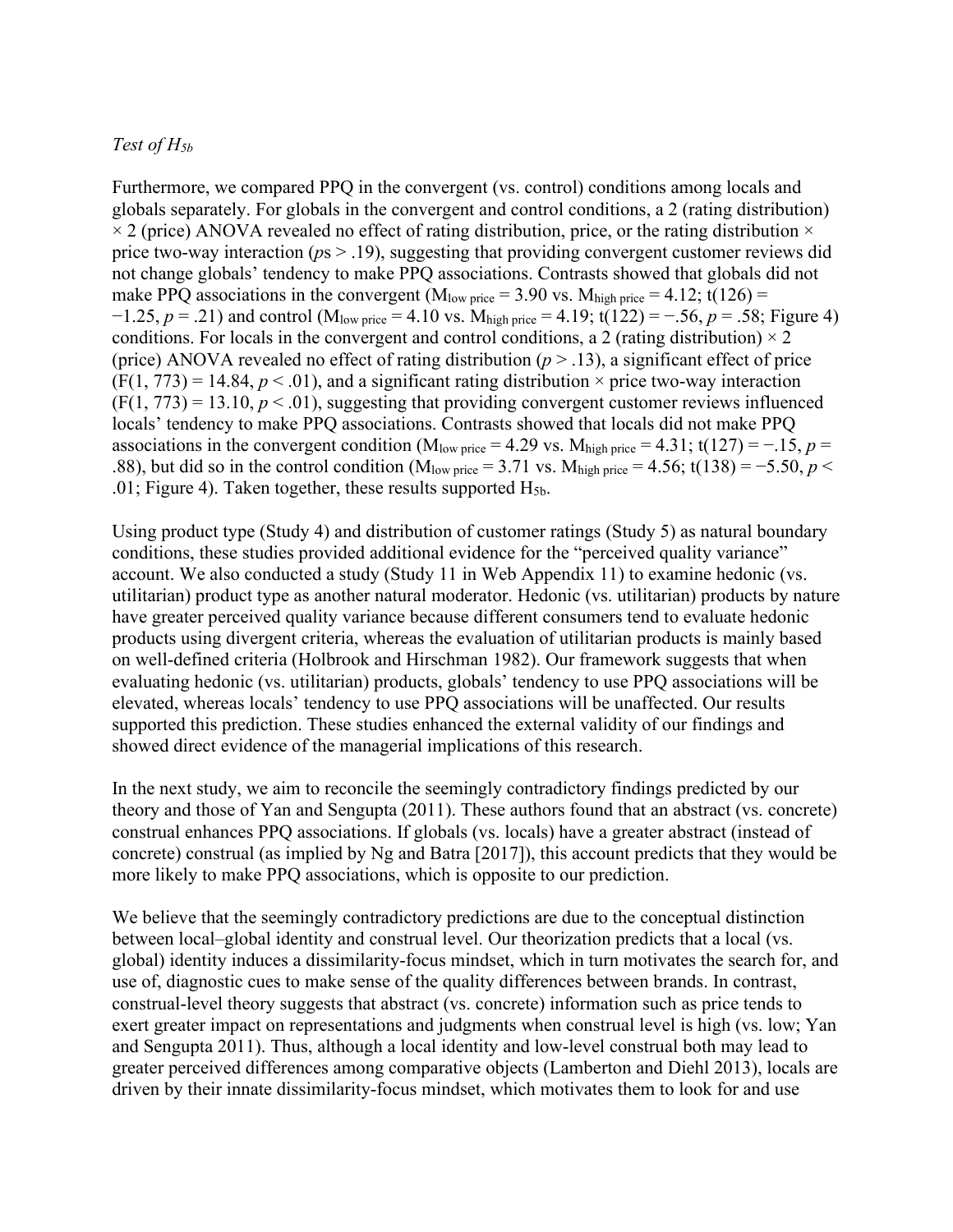diagnostic cues such as price to justify brand differences. However, a low- (vs. high-) level construal reduces the tendency to use abstract cues such as price to judge product quality.

We tested the distinction between local–global identity and construal level in the context of product choices. Specifically, we manipulated the diagnosticity of product attributes through trade-offs among product features. As an example, take three features of a digital camera: megapixels, optical zoom, and price. When attributes do not contain trade-offs (e.g., "low in price but high in both megapixels and optical zoom" vs. "high in price but low in both megapixels and optical zoom"), the decision scenario is quite similar to the stimuli of Yan and Sengupta (2011, Experiment 2), in which the comparison was between a low-price, high-quality option and a high-price, low-quality option. In such a situation, perceived quality variance among comparative brands is made salient by the diagnosticity of product attributes. When construal level is experimentally made high, we expect to replicate Yan and Sengupta's findings (i.e., price has more impact in the high- than in the low-construal condition). However, the prediction of local–global identity can have two possible directions, depending on whether the construal-level account or our proposed quality variance account holds. The construal-level account predicts that price, being an abstract cue, will be used as a quality cue more by globals (vs. locals) because they are abstract (vs. concrete) thinkers. However, the quality-variance account suggests that the impact of price will not differ across locals and globals (as in  $H_{3a}$ ).

Given that trade-offs significantly lower the diagnosticity of product features (Feldman and Lynch 1988; Heath, McCarthy, and Mothersbaugh 1994; Lynch 2006), when attributes contain trade-offs (e.g., low price, high in megapixel, low in optical zoom, representing a low-price, mixed-quality option), perceived quality variance among the comparative brands is not made salient (similar to the control condition in Study 3). In such a situation, if the quality-variance account holds, price should affect locals (vs. globals) more, as specified in H1. If the construallevel account holds, we predict price, being an abstract cue, to have more of an impact on globals (vs. locals), who are abstract (vs. concrete) thinkers. In addition, according to Yan and Sengupta (2011), quality attributes are concrete product cues (i.e., low-level construal), whereas price is an abstract cue (i.e., high-level construal). Because the manipulation of diagnosticity is only on quality (and not on price) cues, we expect diagnosticity to moderate the effect of construal level on PPQ in the low-construal-level condition, but not in the high-construal-level condition. The next study tests these predictions and rules out decision-making effort as another alternative explanation.

## **Study 6: The Role of Construal Level**

# Participants, Design, and Procedure

We randomly assigned 470 college students (239 men;  $M_{\text{age}} = 26.60$  years, SD = 10.88) to one of the conditions in a 4 (local identity, global identity, high-level construal, low-level construal)  $\times$  2 (diagnosticity of quality cues: high vs. low) between-subjects design. Local and global identities were manipulated as in Study 2; the manipulation check items were the same as in Study 2 ( $\alpha$  = .88). Following Freitas, Gollwitzer, and Trope (2004), we primed construal level by asking participants to think and write about *why* they should improve their academic performance (high construal) or *how* to improve their academic performance (low construal). To check the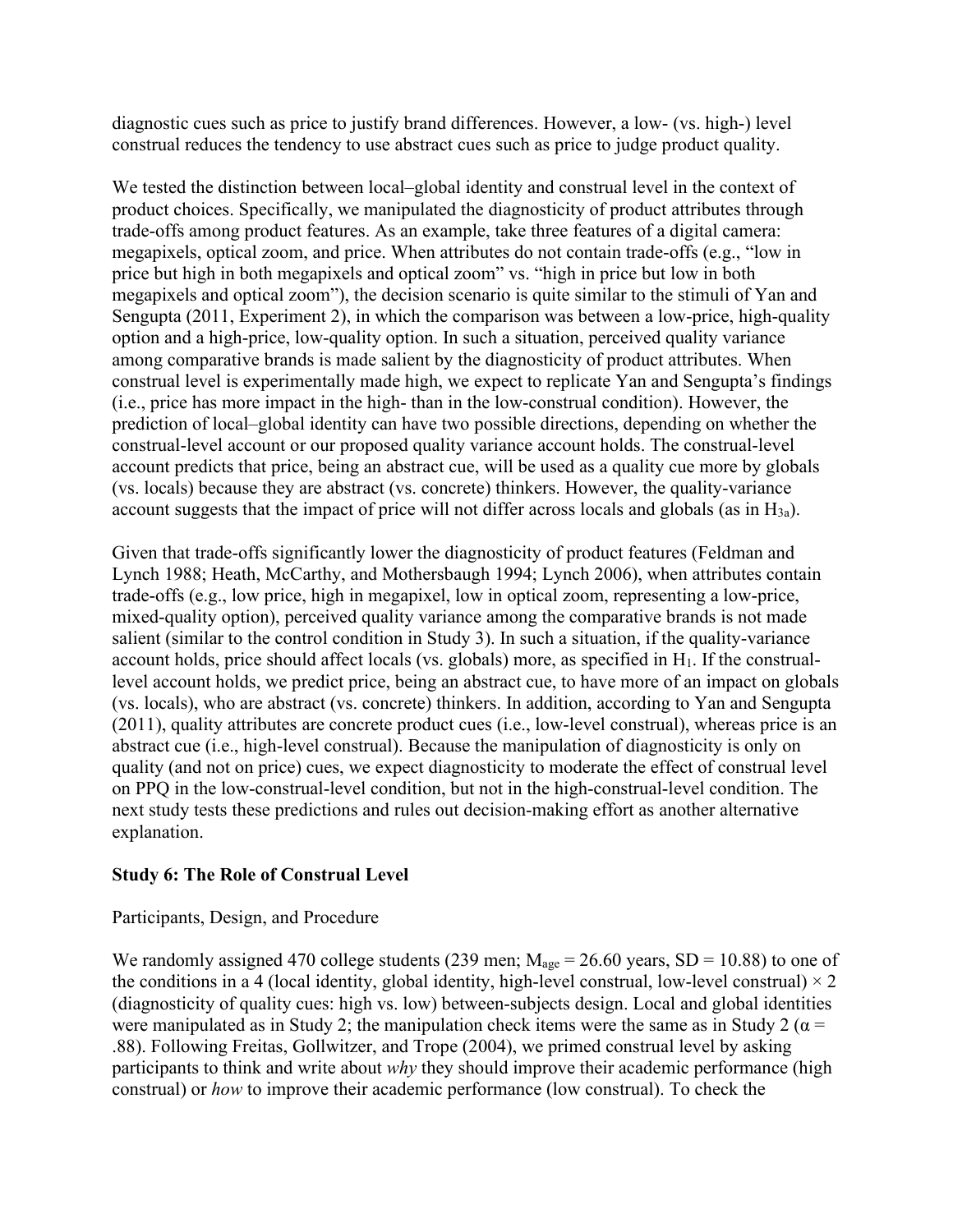manipulation, we used the Behavior Identification Form (BIF; Vallacher and Wegner 1989; see Web Appendix 2).

Participants were then given a description of two cameras and asked to determine which was of higher quality. The two cameras differed in price and two other nonprice cues (megapixels and optical zoom). The diagnosticity of nonprice cues was manipulated through consistency in megapixels and optical zoom (see Web Appendix 12). In the high-diagnosticity condition, the two nonprice cues were in the same direction: the high-price (\$240) camera was low in both megapixels (15 MP) and optical zoom (10 $\times$ ), and the low-price (\$200) camera was high in both megapixels (18 MP) and optical zoom (12 $\times$ ). This design is consistent with Yan and Sengupta (2011; Experiment 2). Because one option had a higher price but was of lower quality than the other option, the quality variance between these two options was salient, as shown by Yan and Sengupta. In the low-diagnosticity condition, the two nonprice cues were in an opposite direction: the high-price (\$240) camera was low in megapixels (15 MP) but high in optical zoom  $(12\times)$  and the low-price (\$200) camera was high in megapixels (18 MP) but low in optical zoom  $(10\times)$ . In this condition, the quality variance between the two options is not salient, as trade-offs reduce the diagnosticity of the nonprice cues (Feldman and Lynch 1988; Heath et al. 1994; Lynch 2006). We used a pilot study ( $N = 78$ ) to validate the manipulation of diagnosticity. Participants were randomly assigned to either the high- or low-diagnosticity condition and rated perceived quality variance using two items ( $\alpha$  = .85): (1) "The quality of cameras in the marketplace varies a lot," and (2) "There are huge differences among cameras." Results showed that participants in the high- (vs. low-) diagnosticity condition perceived more variance in quality of cameras (M<sub>high diagnosticity</sub> = 5.61 vs. M<sub>low diagnosticity</sub> = 4.99;  $t(76) = 2.31, p < .05$ ).

Participants also completed a two-item measure of task involvement ( $\alpha$  = .85): (1) "How involved were you when judging the two cameras?"  $(1 = "Not at all," and 7 = "Very much so")$ and (2) "How much thought did you put into the task of evaluating the two cameras?" ( $1 =$ "Not at all," and  $7 = "A lot"$ ). We also recorded the actual time that participants spent making the choice as another measure of effort.

## Results and Discussion

# *Manipulation check*

As we expected, participants in the local (vs. global) identity condition were more likely to perceive themselves as local citizens ( $M<sub>local</sub> = 4.64$  vs.  $M<sub>global</sub> = 4.12$ ;  $t(231) = 2.25, p < .05$ ). However, participants in the high- and low-construal level conditions did not differ in this aspect  $(M<sub>high</sub>$ <sub>construal</sub> = 4.30 vs.  $M<sub>low</sub>$ <sub>construal</sub> = 4.40; t(235) = -.41, *p* = .68). Those in the high-construal condition ( $M = 18.14$ ) scored higher on the BIF than those in the low-construal condition ( $M =$ 15.57;  $t(235) = 3.66$ ,  $p < .01$ ), indicating that construal level was primed successfully. Interestingly, consistent with Ng and Batra (2017), participants in the global identity condition  $(M = 16.26)$  scored higher on the BIF than those in the local identity condition  $(M = 14.03;$  $t(231) = 3.09, p < .01$ , suggesting that local–global identity prime indeed affects construal level.

## *Choice of the higher-quality camera*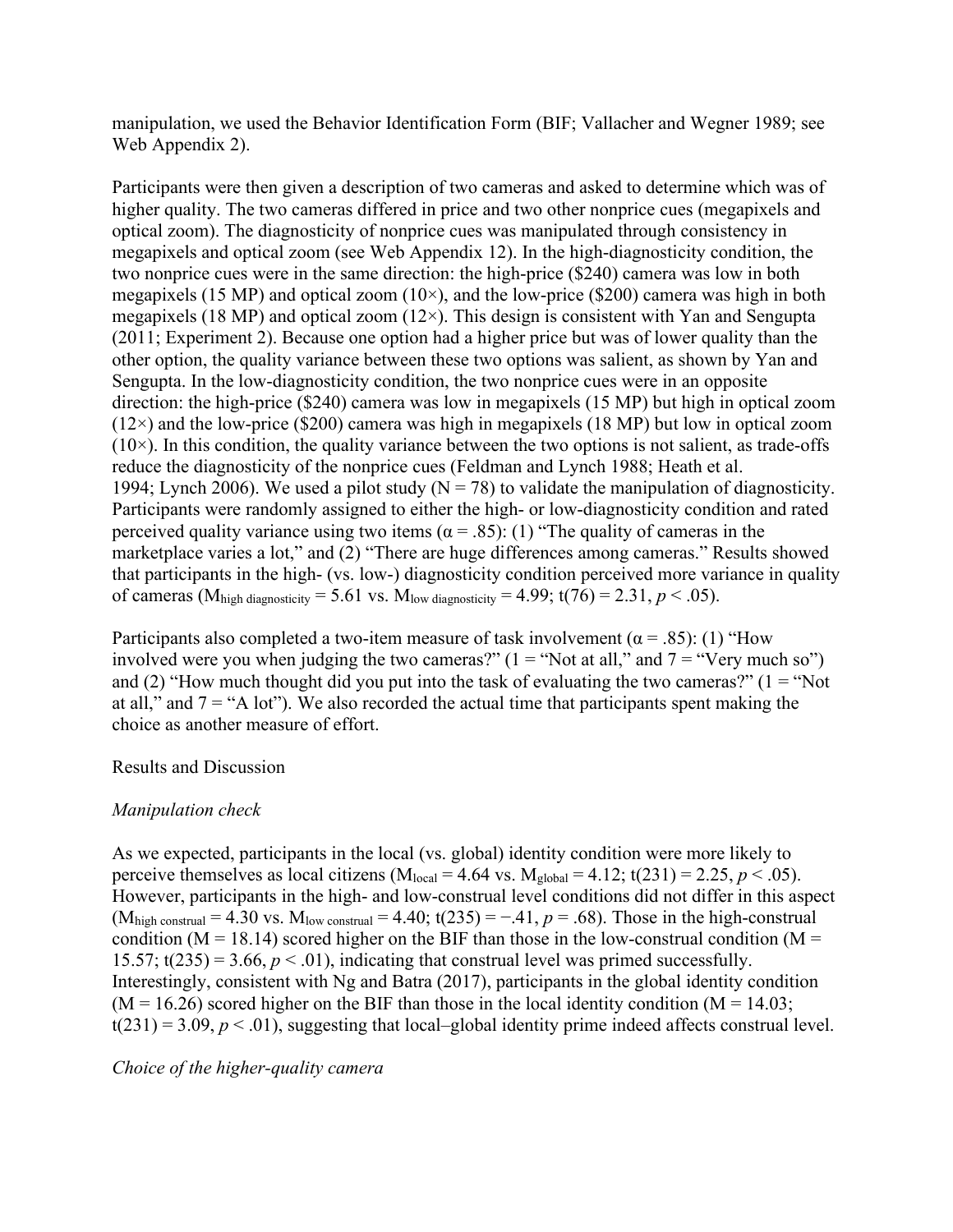In the low-diagnosticity condition, consistent with our prediction that price would have more impact in the local (vs. global) identity condition, the proportion of participants who selected the high-price camera as superior was higher in the local (31.67%) versus the global (10.91%) identity condition  $(\chi^2(1) = 7.27, p < .01)$ . However, the proportion of participants who selected the high-price camera as superior did not differ across the high-level (28.33 %) and low-level (18.33%) construal conditions ( $\chi^2(1) = 1.68$ ,  $p = .20$ ; Figure 5).





**Figure 5.** The effect of local–global identity and construal level on PPQ associations (Study 6). *Notes:* The y-axis indicates choice of the high-price option as having better quality.

In the high-diagnosticity condition, the proportion of participants who selected the high-price camera as having better quality was higher  $(\chi^2(1) = 7.44, p < .01)$  in the high-level construal condition (22.41%) than in the low-level construal condition (5.08%); this is consistent with Yan and Sengupta's (2011) finding that price has more of an impact in the high-level construal condition than in the low-level construal condition. However, the proportion of participants who selected the high-price camera as superior did not differ between the local identity condition (29.63%) and the global identity condition (26.56%;  $\chi^2(1) = .14$ ,  $p = .84$ ).

To test our prediction that when diagnosticity is high (vs. low), globals will perceive the highprice item to be of better quality (i.e., elevated PPQ), whereas locals' quality perceptions will be unaffected  $(H_{3a})$ , we compared the choice of the high-price option in the high- (vs. low-) diagnosticity condition among locals and globals separately. The proportion of globals who selected the high-price camera as being of better quality was higher  $(\chi^2(1) = 4.65, p < .05)$  in the high-diagnosticity condition (26.56%) than in the low-diagnosticity condition (10.91%). However, the proportion of locals who selected the high-price camera as being of better quality did not differ  $(\chi^2(1) = .06, p = .84)$  between the high- (29.63%) and low- (31.67%) diagnosticity conditions (see Figure 5).

To test our expectation that diagnosticity (high vs. low) will moderate the effect of construal level on PPQ in the low-construal level condition but not in the high-construal level condition,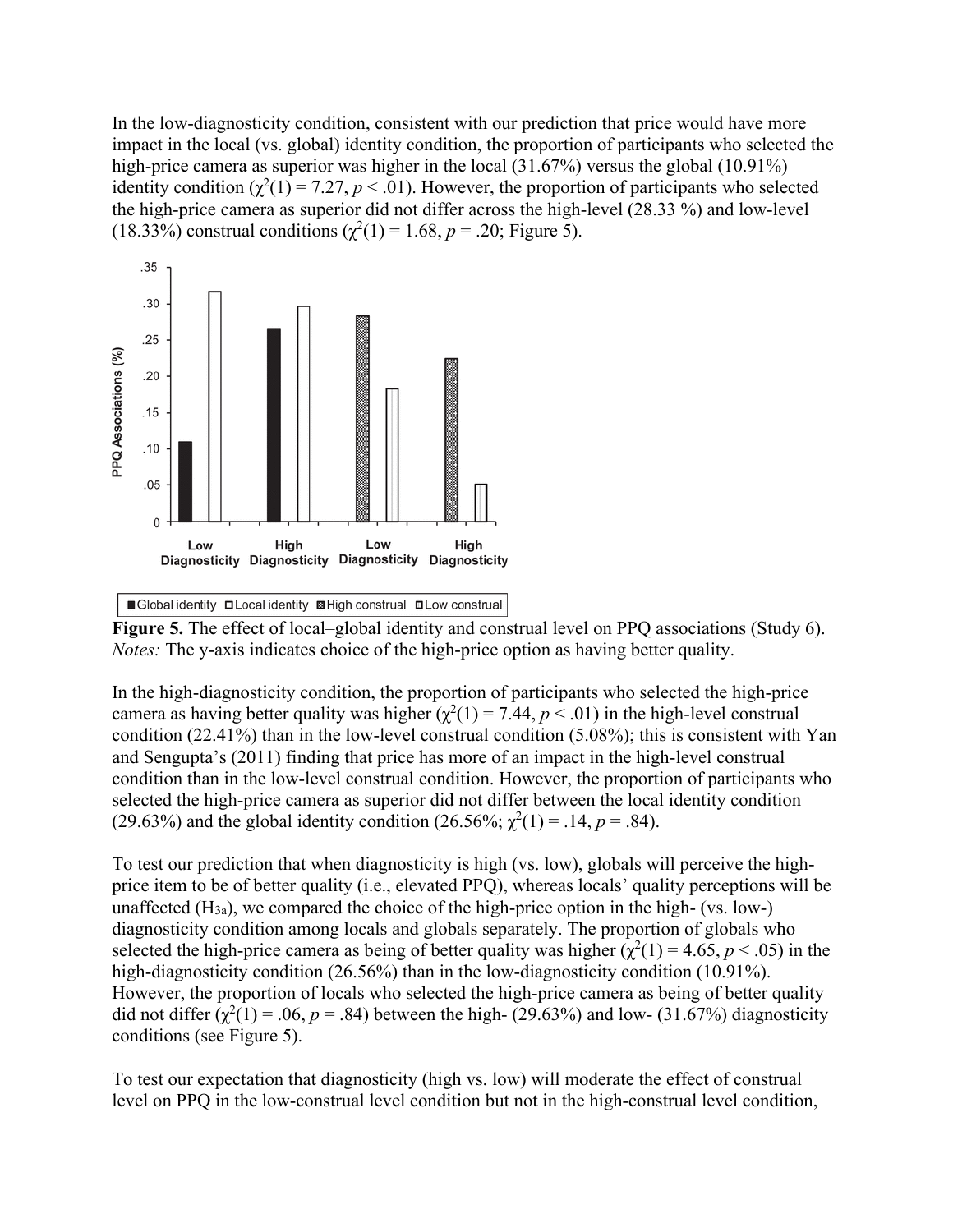we conducted additional analysis across construal levels. Consistent with our expectations, in the high-level construal condition, the proportion of participants who selected the high-price cameras as having better quality did not differ across the low- (28.33%) and high- (22.40%) diagnosticity conditions  $(\chi^2(1) = .55, p = .46)$ , indicating that they were not affected by diagnosticity; however, in the low-level construal condition, the proportion of participants was higher in the low- (18.33%) than in the high- (5.08%) diagnosticity condition ( $\chi^2(1) = 5.03$ ,  $p = .03$ ), suggesting that they were significantly influenced by diagnosticity of nonprice cues.

## *Ruling out decision-making effort as an alternative explanation*

We used two measures to assess the effort participants invested in the decision task: (1) a selfreported task involvement measure and (2) processing time (in seconds). Results showed that neither task involvement ( $M_{local} = 5.29$  vs.  $M_{global} = 5.49$ ; t(231) = -1.02,  $p = .31$ ) nor processing time (M<sub>local</sub> = 40.62 vs. M<sub>global</sub> = 36.12; t(231) = .39,  $p = .70$ ) differed across the identity conditions. Therefore, decision-making effort cannot explain our findings.

This study provided direct evidence on the difference between local–global identity and construal level and reconciled the seemingly contradictory findings. Moreover, it ruled out effort in decision task as another alternative explanation for our findings. Next, we report a field experiment with real behavioral measures to test the external validity of the findings.

# **Study 7: Field Study with Actual Monetary Expenditures**

The purpose of this study was to investigate a behavioral consequence of local–global identity and PPQ associations in a real choice task involving monetary expenditures. Cronley et al. (2005) found that consumers who make stronger PPQ associations spend more money on purchases to acquire higher-quality products. In the context of choosing a water bottle from four options at different prices, we expect that locals (vs. globals) are more likely to purchase expensive water bottles and that this effect is mediated by PPQ associations.

Participants, Design, and Procedure

Eighty-one U.S. consumers (33 men;  $M_{\text{age}} = 23.65$  years, SD = 6.76) shopping at a local bookstore were recruited with an offer of \$20 in total compensation, which could include a water bottle of their choice with the remaining amount in cash. As in Study 1, participants were given a brochure that described either a "Think Local Movement" or a "Think Global Movement," which was used to manipulate local and global identity, respectively (Web Appendix 13).

Next, participants were instructed that the study would involve consumers' evaluation of water bottles and were reminded of the compensation scheme. They were also told that if they so chose, they could receive \$20 in cash and no water bottle (two consumers chose this option, one from the local identity condition and one from the global identity condition).[4](#page-20-0) Thereafter, we asked participants to evaluate four different water bottles actually sold in the bookstore (priced at

<span id="page-20-0"></span><sup>4</sup> To be consistent with Cronley et al. (2005), we excluded these two consumers from analysis and only reported the results with a sample of 79. However, including these two consumers in the analysis did not change the pattern of results or their significance level.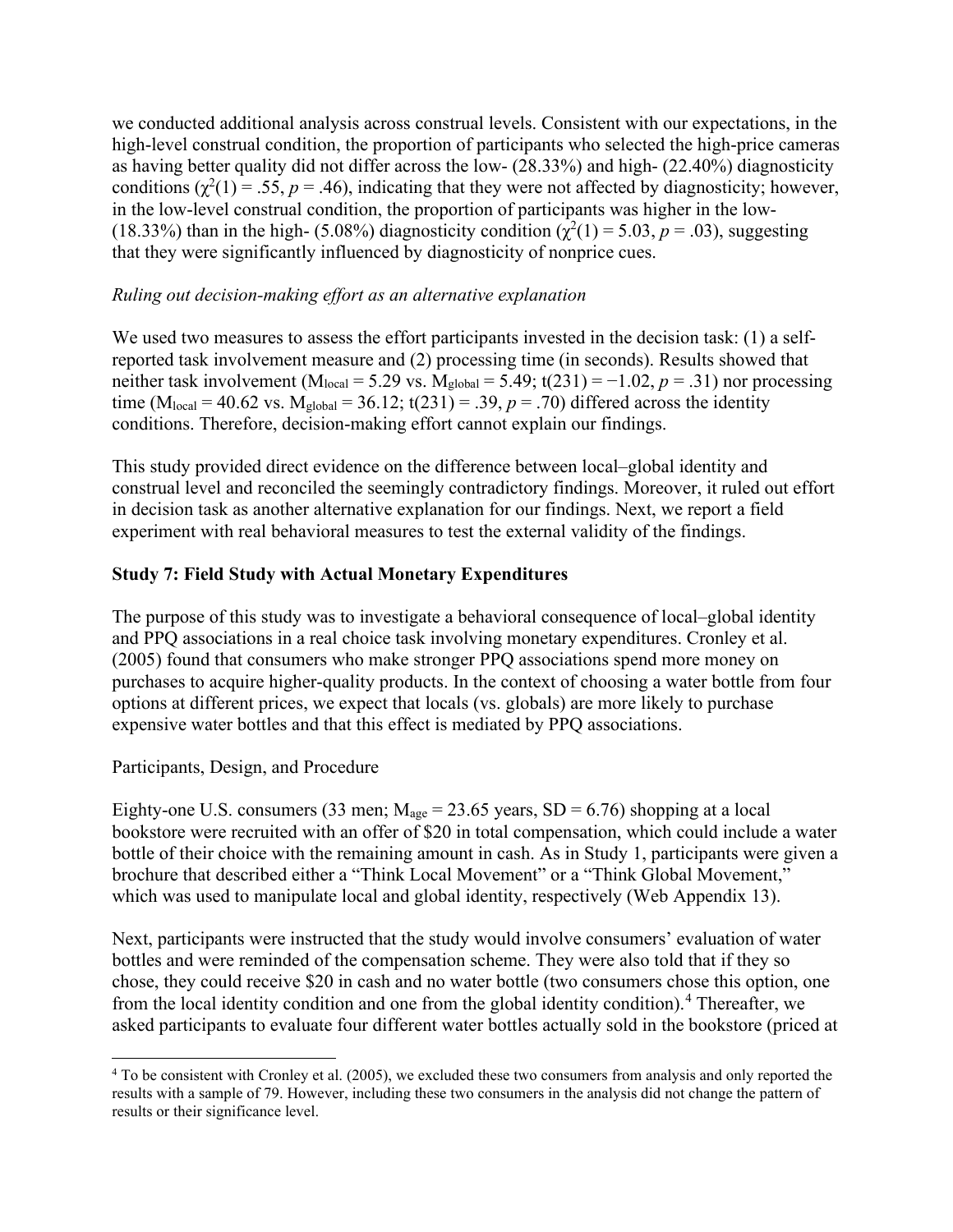\$4.99, \$9.99, \$14.99, and \$19.99) and administered the four-item PPQ associations scale from Lichtenstein et al. (1993); adapted to assess state, rather than chronic, PPQ associations for water bottles; sample item: "At this moment, I believe that the higher the price of a water bottle, the higher the quality";  $\alpha$  = .89). Participants were then asked to choose one of the four water bottles and were paid the remaining amount of \$20 in cash. Finally, participants rated the threeitem local–global identity manipulation check questions ( $\alpha$  = .92) as in Study 1 (for results, see Web Appendix 3).

## Results

As we predicted, participants assigned to the local (vs. global) identity condition spent more on the water bottle (M<sub>local</sub> = \$14.52 vs. M<sub>global</sub> = \$9.43;  $t(77)$  = 4.44,  $p < .001$ ) and had significantly higher PPQ associations ( $M_{local} = 5.12$  vs.  $M_{global} = 4.34$ ;  $t(77) = 2.28$ ,  $p < .05$ ), indicating that participants primed with local (vs. global) movements perceived a much stronger relation between the price of a water bottle and its quality; this, in turn, influenced their choice and spending behavior. Indeed, participants with a situationally activated local (vs. global) identity spent 53.98% more. Although PPQ is not a theorized mediator (which is perceived quality variance), we ran a mediation test to provide evidence that the amount spent is driven by PPQ, and not by other variables. A bootstrapping procedure with 10,000 iterations using Model 4 of PROCESS showed that the indirect effect of local–global identity on amount of money spent through PPQ associations was positive (.79) and significant (95% CI = [.12, 1.99], excluding zero), suggesting that individuals with an accessible local (vs. global) identity were willing to spend more money on purchases because of higher PPQ associations.

# **Study 8: A Systematic Review of Previous Studies**

To enhance the generalizability of our findings, we performed a systematic review on PPQ associations documented in previous studies (for database development, coding procedures, and detailed results, see Web Appendix 14). Given that these studies were conducted in different countries, we used country-level local–global identity as an explanatory factor for PPQ. Following Gao, Zhang, and Mittal (2017), we used the KOF Index of Globalization (http://globalization.kof.ethz.ch/) to capture country-level local–global identity, with a higher score reflecting a greater degree of global identity (and a lower degree of local identity).

The mean standardized r across the studies in our database was .208 (95%  $CI_{BS} = [.199,$ .218],  $p < .001$ ), suggesting that, in general, consumers use price to infer brand quality. However, there was substantial heterogeneity in PPQ associations ( $\chi^2 = 2{,}681.54, p < .001$ ). Thus, we conducted moderation analysis through a meta-regression using the Comprehensive Meta-Analysis 3.0 software, with standardized r as the common effect size metric, country-level Globalization Index as the independent variable, and other country-level variables (i.e., gross domestic product per capita, competitive environment, and Hofstede's five cultural dimensions [individualism–collectivism, power distance, uncertainty avoidance, masculinity, and long-term orientation]) and study-level factors (price range, product durability, study type, and publication type) as covariates.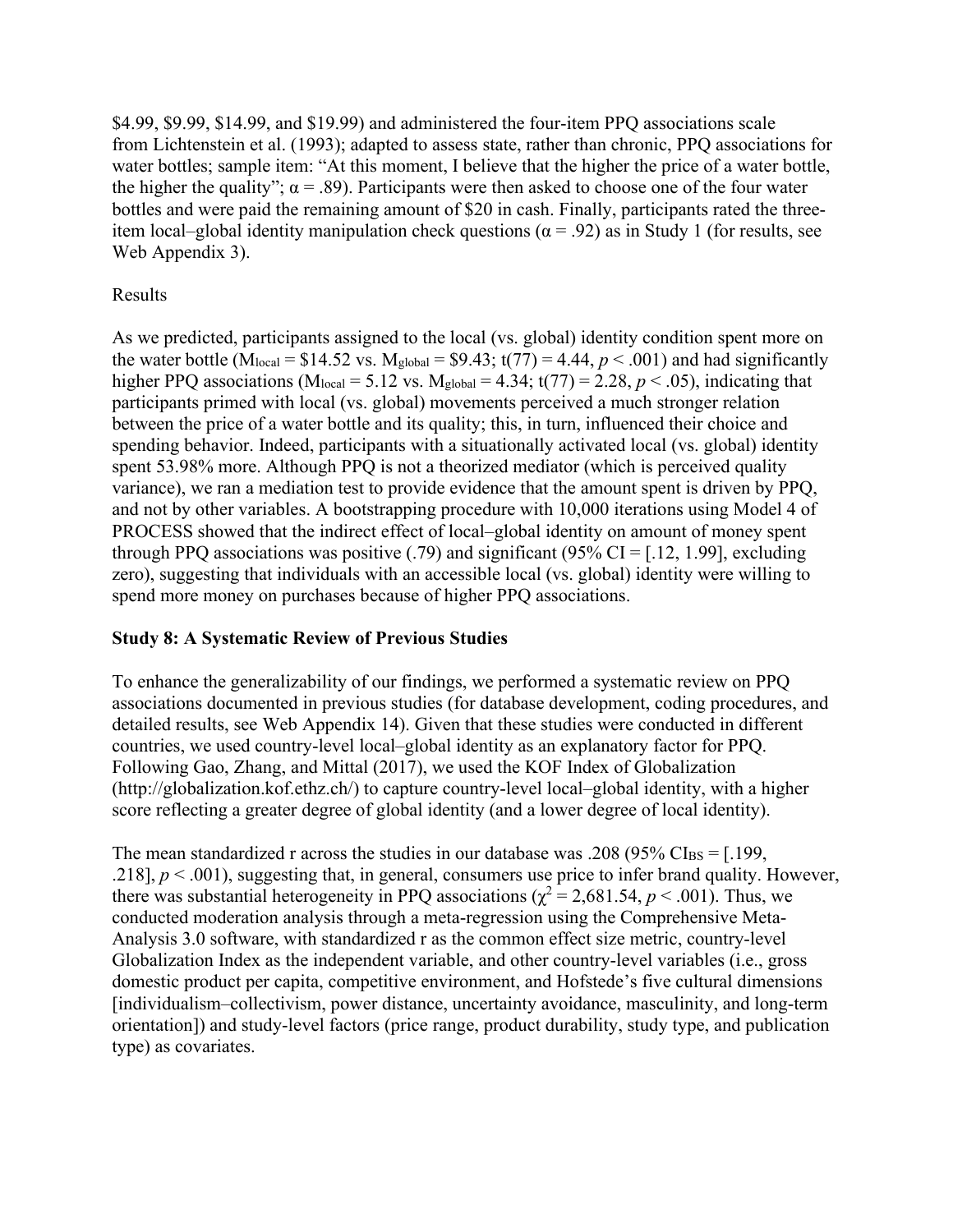Consistent with our theorizing, results showed a negative relationship between the Globalization Index and PPQ ( $\beta = -0.02$ ,  $Z = -3.07$ ,  $p < 0.01$ ). Among the country-level variables, competitive environment was positively related to PPQ associations ( $\beta = .08$ ,  $Z = 10.41$ ,  $p < .001$ ), whereas gross domestic product per capita had a negative effect ( $\beta = -.05$ ,  $Z = -4.99$ ,  $p < .001$ ). Of the five cultural dimensions, only uncertainty avoidance  $(\beta = -0.04, Z = -5.73, p < 0.001)$  was significantly associated with PPQ associations. Of the study-level factors, there were significant effects of product durability (β = −.09, Z = −7.11, *p* < .001), study type (β = −.10, Z = −7.02, *p* < .001), and publication type ( $\beta$  = .06, Z = 4.71,  $p$  < .001) but no significant effect of price range  $(p=.14)$ .

## **General Discussion**

As we show in Appendix B, all studies provide converging evidence for the effect of local– global identity on PPQ, using a variety of measures and manipulations of the key variables. In a shopping mall with real consumers, Study 1 showed that locals (vs. globals) have a greater tendency to make PPQ associations. Study 2 shed light on the mediating role of perceived quality variance. Study 3 revealed that when the quality difference among brands is made salient, globals' (but not locals') tendency to make PPQ associations is elevated, whereas when the quality difference among brands is reduced, locals' tendency to make PPQ associations is lowered, whereas globals' tendency to use PPQ is unaffected. The next two studies examined the moderating roles of product type (services vs. goods; Study 4) and online reviews (convergent vs. divergent; Study 5). Study 6 reconciled the seemingly contradictory predictions between our theory and those of construal-level theory. Study 7 reported a field experiment with real behavioral measures to prove the external validity of our findings. Study 8 presents secondary evidence, further showing how local–global identity may affect PPQ at the national level, lending additional support for external validity. Study 9 (Web Appendix 5) showed that the effect of local–global identity on PPQ is held in both multiple- and single-quality-cue conditions. Study 11 (Web Appendix 11) revealed that hedonic (vs. utilitarian) product type represents another natural moderator of the relation between local–global identity and PPQ associations.

## Theoretical Contributions

Our findings offer contributions to the price–quality judgments and local–global identity literature streams. Previous cross-cultural research has mainly focused on the dimensions of individualism–collectivism (Lalwani and Shavitt 2009, 2013; Lalwani and Wang 2019; Shavitt et al. 2006) and power distance (Han, Lalwani, and Duhachek 2017; Lalwani and Forcum 2016). Although the world has been moving toward globalization in recent years, we know little about how this trend may affect consumers' use of price as a signal of quality. From the limited evidence in cross-country studies (Dawar and Parker 1994; Völckner and Hofmann 2007; Zielke and Komor 2015), it is unclear whether the effect of local–global identity on price–quality judgments even exists. Our research is the first to demonstrate the existence of this effect.

Furthermore, our research contributes to the local–global identity literature by identifying perceived variance among comparative objects as a new qualitative difference between these two identities. This important discovery can advance our understanding about why locals are faithful to local traditions: local identity heightens perceived differences, driving locals to focus on the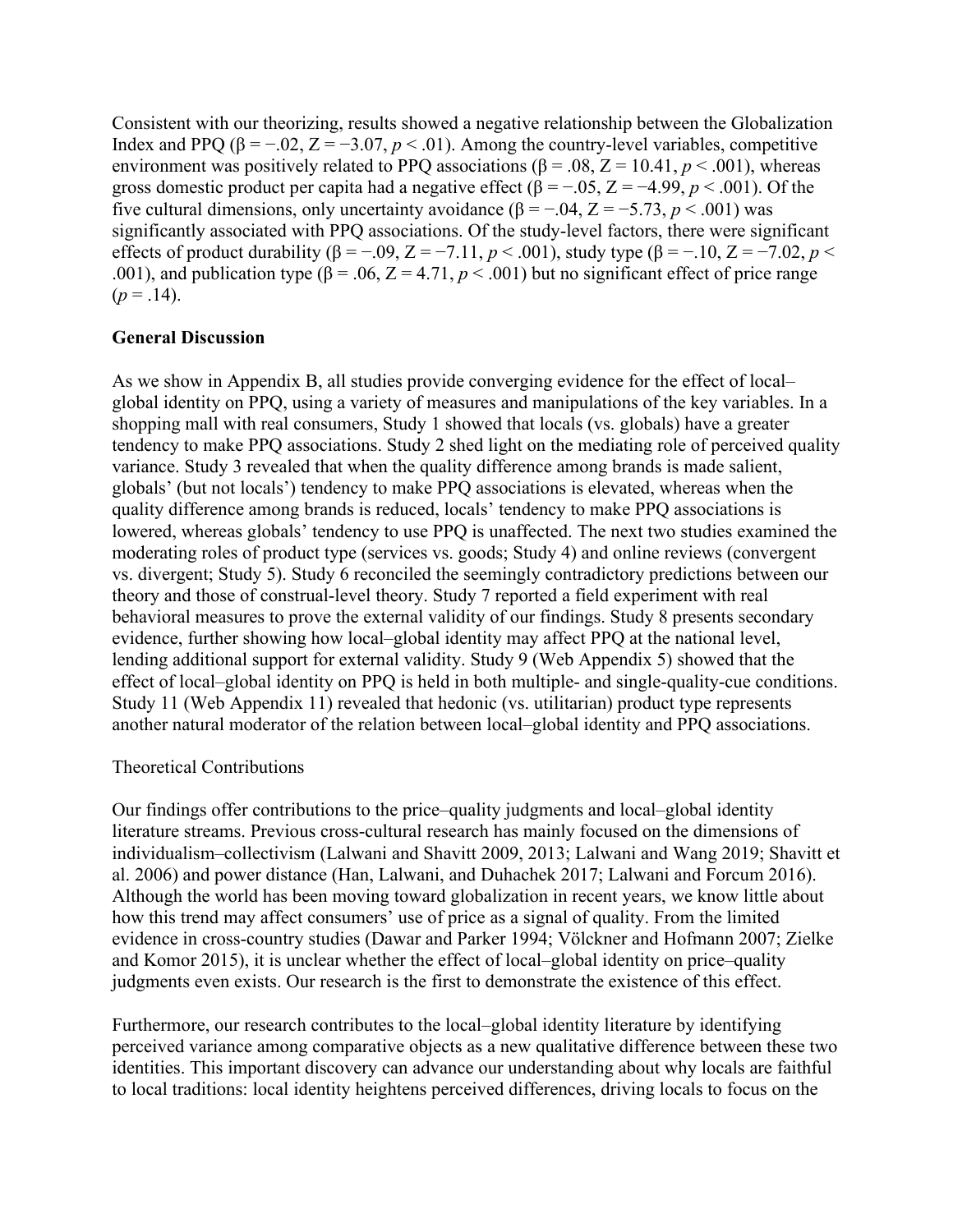uniqueness of their traditions and overlook the common elements between their traditions and those of other communities. This discovery likely has implications beyond PPQ associations, such as on categorization and brand extensions. Finally, our research also contributes to the price–quality judgments literature by identifying a novel mechanism that drives consumers to use price to judge quality—that of perceived quality variance. Because of this mechanism, situational factors that make quality variance salient or reduced—such as product type, expert opinions, or distribution of customer ratings—can change consumers' tendency to make PPQ.

## Managerial Implications

As presented in Appendix A, managers actively consider the likelihood that consumers would use PPQ in their product evaluations and use such information in their marketing strategies. They are also aware of the role that local or global communities play in pricing decisions. However, none of our informant managers had a clear idea of when such strategies might be effective and why. This research helps address some of these questions. Our findings indicate that when promoting high-price products, marketers can situationally activate consumers' local identity, because consumers tend to use price to judge a product's quality when their local identity is salient. Communication appeals or contextual cues, such as "Think Local" movement (Studies 1 and 7) or T-shirt (the follow-up study to Study 1), can be used to achieve this goal. Ads or messages that feature local cultural symbols may enhance the accessibility of the local identity. TV channels that feature local traditions can be effective as well. Conversely, when promoting low-price products, marketers can activate consumers' global identity to reduce PPQ. Contextual cues (e.g., ads that feature multicultural symbols and globalization) may enhance the accessibility of global identity.

Another approach to increase consumers' PPQ associations is to alter consumers' perception of dissimilarity among brands to match with a pricing strategy. For products that charge a premium price over competing products, marketers can use situational cues (e.g., expert opinion, as in Study 3; distribution of customer ratings, as in Study 5) to increase perceived quality variance and facilitate consumers' associations between price and product quality. In contrast, for products that take a low-price strategy, marketers can use these situational cues to reduce, rather than increase, perceived quality variance.

Our findings on how product type (service vs. goods, hedonic vs. utilitarian products) affects customers' perceived quality variance provide insight into marketing strategies associated with services, hedonic products, and new products. Marketers of these products can capitalize on our findings by wisely allocating their ads budget: there is no need to build up price–quality associations in the minds of target consumers, because these products naturally induce perceived quality variance, which in turn leads to enhanced PPQ. Previous research has argued that consumers have more diversified views on innovations than on existing products, especially the radically new innovation with first-of-its-kind, groundbreaking technologies (Ma, Yang, and Mourali 2014). Our theory suggests that consumers are prone to make PPQ associations when adopting these products.

Our research is the first to show the important role that distribution of customer ratings plays in influencing consumers' PPQ. When people post similar ratings for products in a category,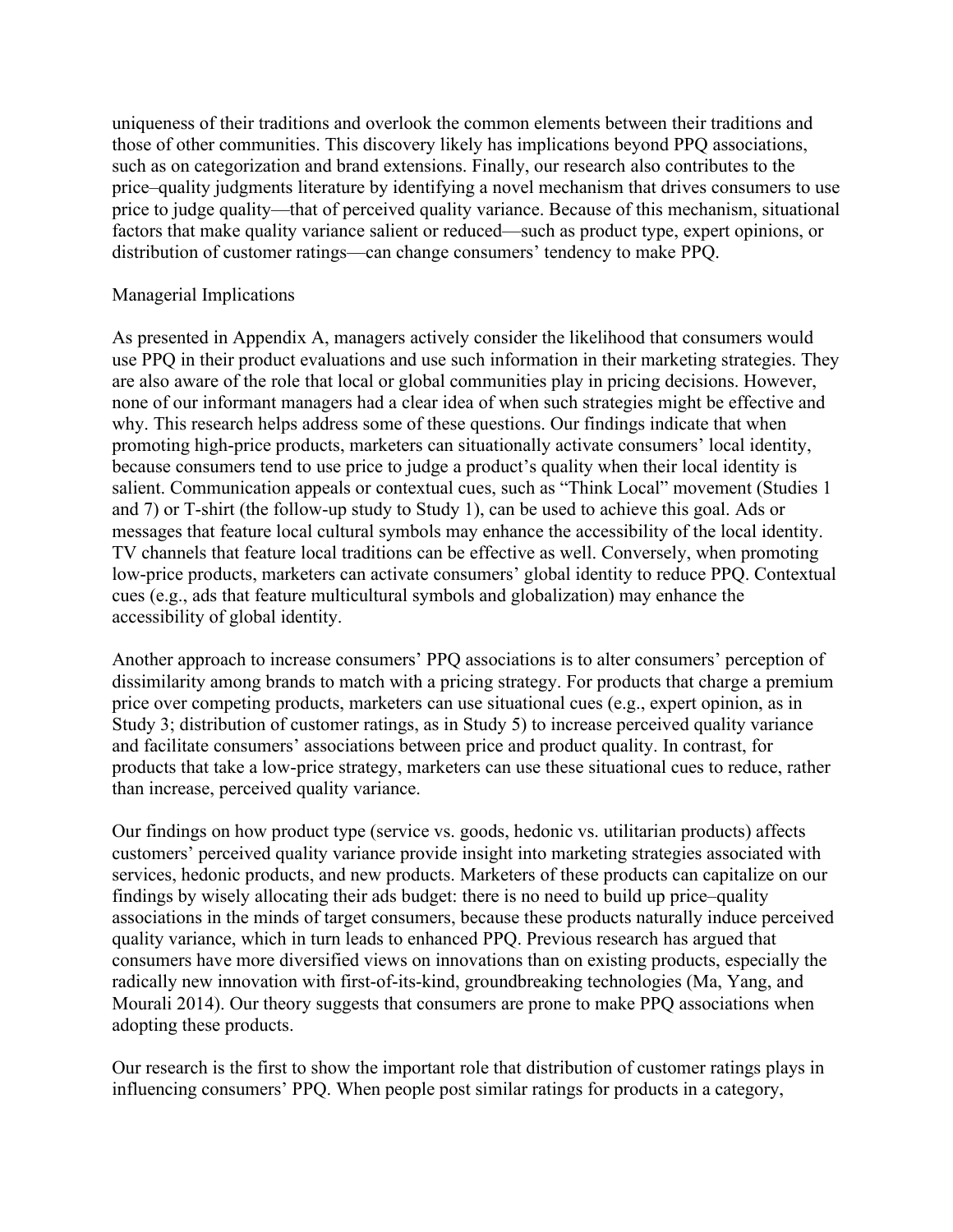potential buyers may have an impression that products in that category are of similar quality. In contrast, when people's opinions are all over the place and there is lack of a dominant view, potential buyers tend to perceive high quality variance among the products in that category. Armed with this information, marketers using skimming pricing should welcome, rather than suppress, different opinions from previous users, as divergent online reviews can actually enhance consumers' PPQ. However, firms with penetration pricing may need to strive for consumers' convergent opinions, as similar customer ratings can reduce consumers' tendency to view the product's low price as an indicator of its low quality.

Our findings also provide useful guidelines for firms to adapt their strategies to different regions and address the question about whether companies should be more locally or globally oriented. For products to be marketed to the places where people tend to have a salient local identity (e.g., rural areas), local flavors and ingredients can be used in the products. In addition, because these consumers are more likely to make PPQ associations, marketers may not need to allocate much ad budget to convince consumers about price–quality associations. However, when marketers enter places where people are high in global identity (e.g., metropolitan areas), they should know that consumers in these places do not have an established mental connection between price and quality. Thus, additional effort is needed to increase perceived dissimilarity among brands in the marketplace to enhance price–quality associations. Similar strategies can be used for international marketing strategies. Previous research (Arnett 2002; Gao, Zhang, and Mittal 2017) has shown that individuals in globalized countries are more likely to have a stronger global identity, whereas those from more localized countries tend to have a stronger local identity.

## Limitations and Future Research

First, although treating the country-level Globalization Index as a proxy of local–global identity in Study 8 is in line with previous research (Gao, Zhang, and Mittal 2017), it may violate the conceptualization that these two identities are orthogonal. Second, this study may suffer from alternative explanations, such as product life cycle. Although this concern is alleviated by the variety of product stimuli used in our studies, we need to be cautious of Study 8's conclusions. Third, while a sacrifice mindset (Gao, Zhang, and Mittal 2017) cannot explain our moderation studies, future research should examine whether sacrifice mindset can account for the relationship between local–global identity and PPQ in domains not examined in the current manuscript. Finally, in this research we focused only on price–perceived quality. Given that price–quality judgments can also be quality–perceived price, it may be fruitful for future researchers to apply our theory to examine how quality levels affect consumers' price expectations.

| <b>Executives</b>                     | Ouotes                                                                                |  |  |  |  |
|---------------------------------------|---------------------------------------------------------------------------------------|--|--|--|--|
| 1. Quotes Related to PPQ Associations |                                                                                       |  |  |  |  |
| Innovation and Marketing              | "In the sneaker market, usually higher price (e.g., \$200 as compared to \$100) means |  |  |  |  |
| Director                              | a more premium technology or a better feature is offeredCustomers sometimes           |  |  |  |  |
| Age: 44 years old                     | cannot differentiate between technologies from different companies and so price is    |  |  |  |  |
| Pseudonym: "Mark"                     | often a signal of how much more premium the technology is."                           |  |  |  |  |

#### **Appendix A. Qualitative Evidence**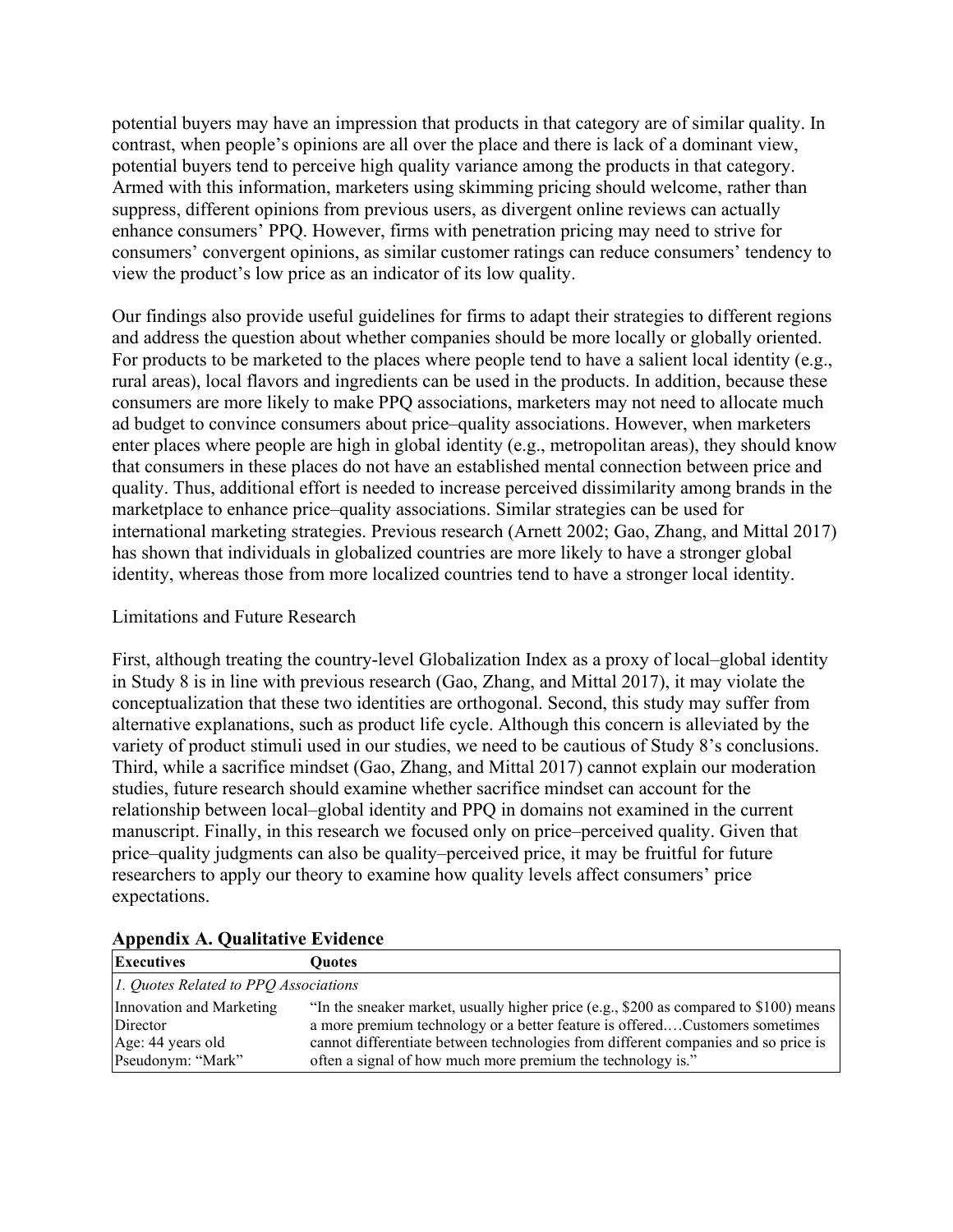| <b>Executives</b>                                                                | Quotes                                                                                                                                                                                                                                                                                                                                                                                                                                                                                                                                                                                                                       |  |
|----------------------------------------------------------------------------------|------------------------------------------------------------------------------------------------------------------------------------------------------------------------------------------------------------------------------------------------------------------------------------------------------------------------------------------------------------------------------------------------------------------------------------------------------------------------------------------------------------------------------------------------------------------------------------------------------------------------------|--|
| Senior Product Manager<br>Age: 34 years old<br>Pseudonym: "Eric"                 | "The consumer electronics we sell are much more affordable than those from other<br>leading brands. We are, however, aware that the low price can suggest lower<br>performance, so we are careful to make sure that consumers can compare between<br>our products and our competitors on essential features to show that they are indeed<br>somewhat comparable and price is our competitive advantage."                                                                                                                                                                                                                     |  |
| Associate Director-Shopper<br>Insights<br>Age: 53 years old<br>Pseudonym: "Anne" | "For baby products and beauty products consumers are often willing to pay high<br>prices. And I do believe that how consumers view unknown baby brands or beauty<br>products does depend on price."                                                                                                                                                                                                                                                                                                                                                                                                                          |  |
| Shopper Marketing Manager<br>Age: 30 years old<br>Pseudonym: "Holly"             | "For most people that drink wine occasionally, price is a very important factor that<br>indicates how good the wine is as much as a wine rating So a \$11 bottle of wine<br>is definitely viewed as higher quality than a \$4 bottle."                                                                                                                                                                                                                                                                                                                                                                                       |  |
| Senior Director-Insights<br>Age: 46 years old<br>Pseudonym: "Pat"                | "At our wholesale club for unknown brands if the price is too lowcustomers<br>might perceive them as bad products."                                                                                                                                                                                                                                                                                                                                                                                                                                                                                                          |  |
| Communication and<br>Promotions Manager<br>Age: 46 years old<br>Pseudonym: "Sam" | "Price is used to judge qualityfor sureIn dog sweaters, it is difficult to judge<br>quality, so I'm sure that my pet parents use price, in addition to other factors, to<br>choose between options."                                                                                                                                                                                                                                                                                                                                                                                                                         |  |
| Senior Manager-Business<br>Planning<br>Age: 41 years old<br>Pseudonym: "Marco"   | "If you see the smartphones we sell, the X series [name changed] is much cheaper<br>than the Y series [name changed], by about \$400 on average. However, they are<br>about 90% the same in terms of product features. We do realize that the higher price<br>is one of the reasons why individuals see higher quality in the Y series products."                                                                                                                                                                                                                                                                            |  |
|                                                                                  | 2. Quotes Related to Consideration of Local or Global Identities in Pricing Decisions                                                                                                                                                                                                                                                                                                                                                                                                                                                                                                                                        |  |
| Director-Pricing<br>Age: 43 years old<br>Pseudonym: "Evan"                       | "The tortilla chip market is pretty unique. When we try to introduce local flavorsit<br>makes people think of their local communitiesHere, we are careful to make sure<br>that our product is seen as premium. You knowhaving a twist on the local<br>ingredient is important. Similarly, it is important to have a reasonably higher price<br>since it communicates premium-ness, and then reinforce it with advertising and<br>packaging. Otherwise what will differentiate us from all the local chips by smaller<br>players? But we don't know for sure why such consumers prefer premium brands.<br>That is a mystery." |  |
| Manager-Pricing and<br>Revenue<br>Age: 39 years old<br>Pseudonym: "Eric"         | [Brand name] is a very uniquely flavored soft drink. Most of our customers in the<br>southern states of the U.S., are very tuned to their local communities and think of<br>our brand as a traditional brand. In these markets we resist offering too many<br>discounts to not seem cheap, as compared to the Northeast, where I believe, most of<br>the soft drinks are global brands."                                                                                                                                                                                                                                     |  |
| Senior Director-Insights<br>Age: 46 years old<br>Pseudonym: "Pat"                | "For deep value cards that we offer in our wholesale club i.e., where we give \$40<br>value gift cards for \$25, we are careful to consider the type of restaurant the card is<br>for (local BBQ restaurant vs., a national restaurant chain) because consumer<br>perceptions of value or whether it is a premium restaurant depend on price. In this<br>we find differences between patrons at our Mexico stores as compared to our U.S.<br>stores."                                                                                                                                                                        |  |
| Global Director-Pricing<br>Age: 48 years old<br>Pseudonym: "Sal"                 | "I am sure that the annual books we produce for schools, which are often premium<br>priced, are evaluated differently by different markets vis-à-vis the cheaper<br>Shutterfly. Would be good to know where consumers appreciate our higher quality<br>and why?"                                                                                                                                                                                                                                                                                                                                                             |  |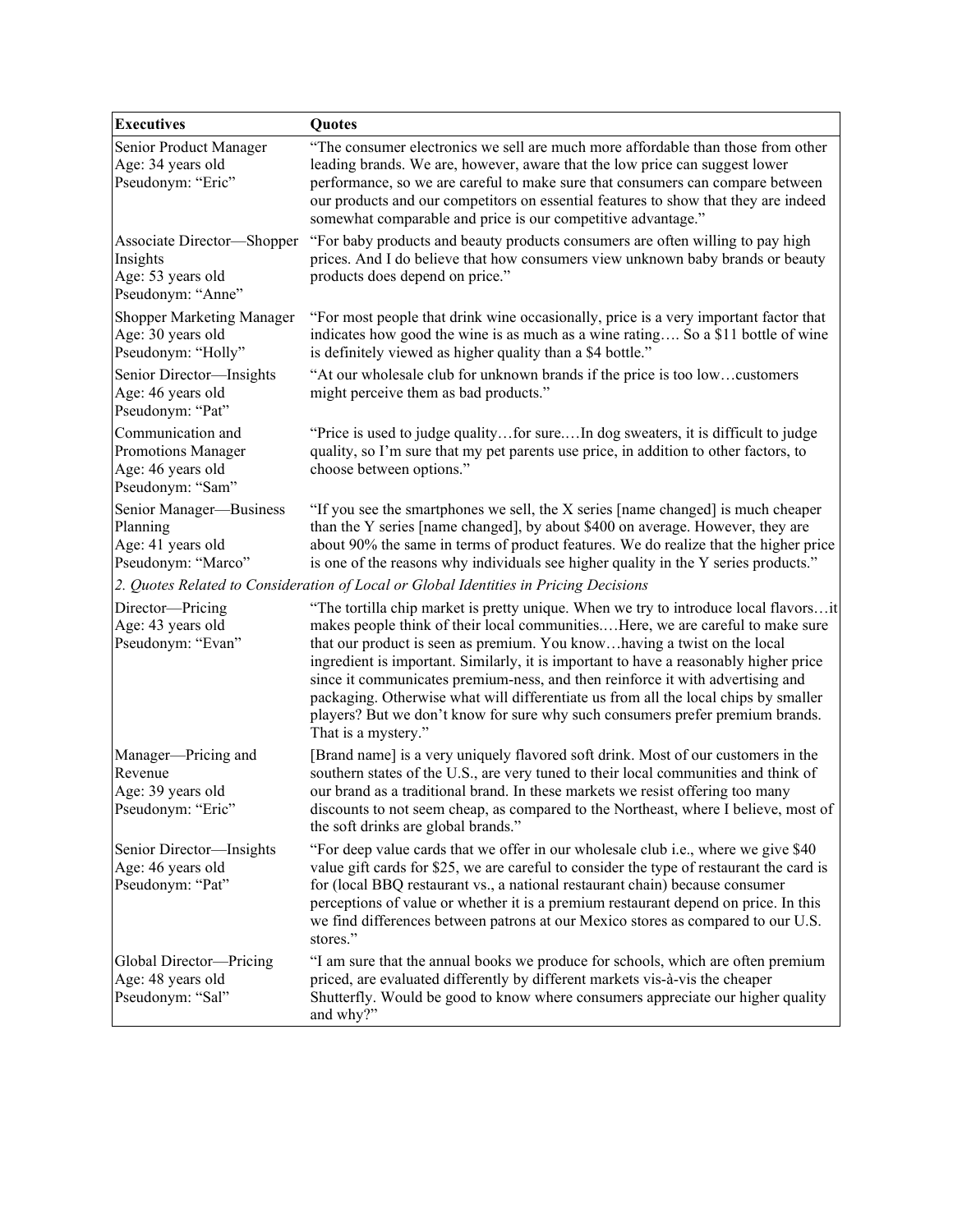| <b>Executives</b>                                                                    | Ouotes                                                                                                                                                                                                                                                                                                                                                                                                                                                                                      |
|--------------------------------------------------------------------------------------|---------------------------------------------------------------------------------------------------------------------------------------------------------------------------------------------------------------------------------------------------------------------------------------------------------------------------------------------------------------------------------------------------------------------------------------------------------------------------------------------|
| Category Development<br>Manager<br>Age: 51 years old<br>Pseudonym: "Larry"           | "Craft beer marketers often orient their brands to the specific local market and make<br>people think of who the consumer is and how the brand relates to the consumer. I<br>remember a craft beer trying to price very low. That strategy didn't work as well as<br>they imagined it would. Craft beer drinkers often are willing to pay a higher price<br>for the better taste, you seeA cheaper craft beer would be pretty suspect, I guess."                                            |
| Senior Director, Global<br>Merchandising<br>Age: 47 years old<br>Pseudonym: "Jesper" | "If you consider our PCs, we are one of the largest software and hardware<br>manufacturers in the world and I manage all the retail stores across the world for our<br>devices. What I have seen is that the global shopper (well-travelled and exposed to<br>all brands and products) is very different from the nonglobal shopper. The global<br>shopper I believe is less likely to use price as the determinant of product purchase,<br>they want us to back it with product features." |

## **Appendix B. Summary of Effects of Local–Global Identity on PPQ Associations**

|                           |                              |                                                                        |                                                     | <b>PPQ</b> Associations   |                                                                           |
|---------------------------|------------------------------|------------------------------------------------------------------------|-----------------------------------------------------|---------------------------|---------------------------------------------------------------------------|
| <b>Study</b> <sup>e</sup> | <b>Sample</b><br><b>Size</b> | Condition                                                              | <b>Dependent Measure</b>                            | <b>Local Identity</b>     | <b>Global Identity</b>                                                    |
|                           | 164                          | Physical goods (shoes and cap)                                         | Correlation between price<br>and quality evaluation | .70                       | .45 <sup>c</sup>                                                          |
| Follow-up                 | 69                           | Physical goods (cap)                                                   | Correlation between price<br>and quality rating     | .50                       | .02 <sup>c</sup>                                                          |
|                           | 196                          | Physical goods (alarm clock)                                           | Quality index                                       | 5.54<br>5.03 <sup>a</sup> | High Price Low Price High Price Low Price<br>4.98 <sup>bc</sup><br>4.92   |
| З                         | 387                          | Quality variance unchanged<br>(alarm clock and microwave)              | Quality index                                       | 4.21 <sup>a</sup><br>4.88 | High Price Low Price High Price Low Price<br>4.26<br>$4.53^{bc}$          |
|                           |                              | Quality variance enhanced (alarm Quality index<br>clock and microwave) |                                                     | 4.02 <sup>a</sup><br>5.11 | High Price Low Price High Price Low Price<br>4.02 <sup>ad</sup><br>4.65   |
|                           |                              | Quality variance reduced (alarm<br>clock and microwave)                | Quality index                                       | $4.63^{b}$<br>4.69        | High Price Low Price High Price Low Price<br>4.61 <sup>bd</sup><br>4.77   |
|                           | 278                          | Physical goods (alarm clock,<br>microwave, and sewing machine)         | Quality index                                       | 4.94<br>$4.45^{\rm a}$    | High Price Low Price High Price Low Price<br>$4.78^{bc}$<br>4.52          |
|                           |                              | Services (carpet cleaning, airline, Quality index<br>landscape)        |                                                     | 5.39<br>4.84 <sup>a</sup> | High Price Low Price High Price Low Price<br>4.80 <sup>ad</sup><br>5.31   |
| 5                         | 785                          | Control (microwave)                                                    | Quality index                                       | 3.71 <sup>a</sup><br>4.56 | High Price Low Price High Price Low Price<br>$4.10^{bc}$<br>4.19          |
|                           |                              | Divergent customer reviews<br>(microwave)                              | Quality index                                       | $3.85^{a}$<br>4.72        | High Price Low Price High Price Low Price<br>$3.53$ <sup>ad</sup><br>4.39 |
|                           |                              | Convergent customer reviews<br>(microwave)                             | Quality index                                       | 4.31<br>4.29 <sup>b</sup> | High Price Low Price High Price Low Price<br>3.90 <sup>bd</sup><br>4.12   |
| 6                         | 470                          | Low diagnosticity (camera)                                             | Choice of the higher-<br>quality product            | 31.67%                    | $10.91\%$ c                                                               |
|                           |                              | High diagnosticity (camera)                                            | Choice of the higher<br>quality product             | 29.63%                    | $26.56\%$ <sup>d</sup>                                                    |
| 7                         | 81                           | Perception for specific product<br>(water bottle)                      | PPQ associations scale                              | 5.12                      | 4.34 <sup>c</sup>                                                         |
| NR1                       | 549                          | Utilitarian product (alarm clock)                                      | Quality index                                       | 4.36 <sup>a</sup><br>5.13 | High Price Low Price High Price Low Price<br>4.89<br>4.66 <sup>bd</sup>   |
|                           |                              | Hedonic product (wine)                                                 | Quality index                                       | 5.17<br>4.57 <sup>a</sup> | High Price Low Price High Price Low Price<br>5.39<br>4.56 <sup>ad</sup>   |
| NR <sub>2</sub>           | 197                          | Physical goods (alarm clock)                                           | Quality index                                       | 4.26 <sup>a</sup><br>4.95 | High Price Low Price High Price Low Price<br>4.67 <sup>bc</sup><br>4.78   |
| NR3                       | 118                          | Overall perception                                                     | PPQ associations scale                              | .30                       | .07 <sup>c</sup>                                                          |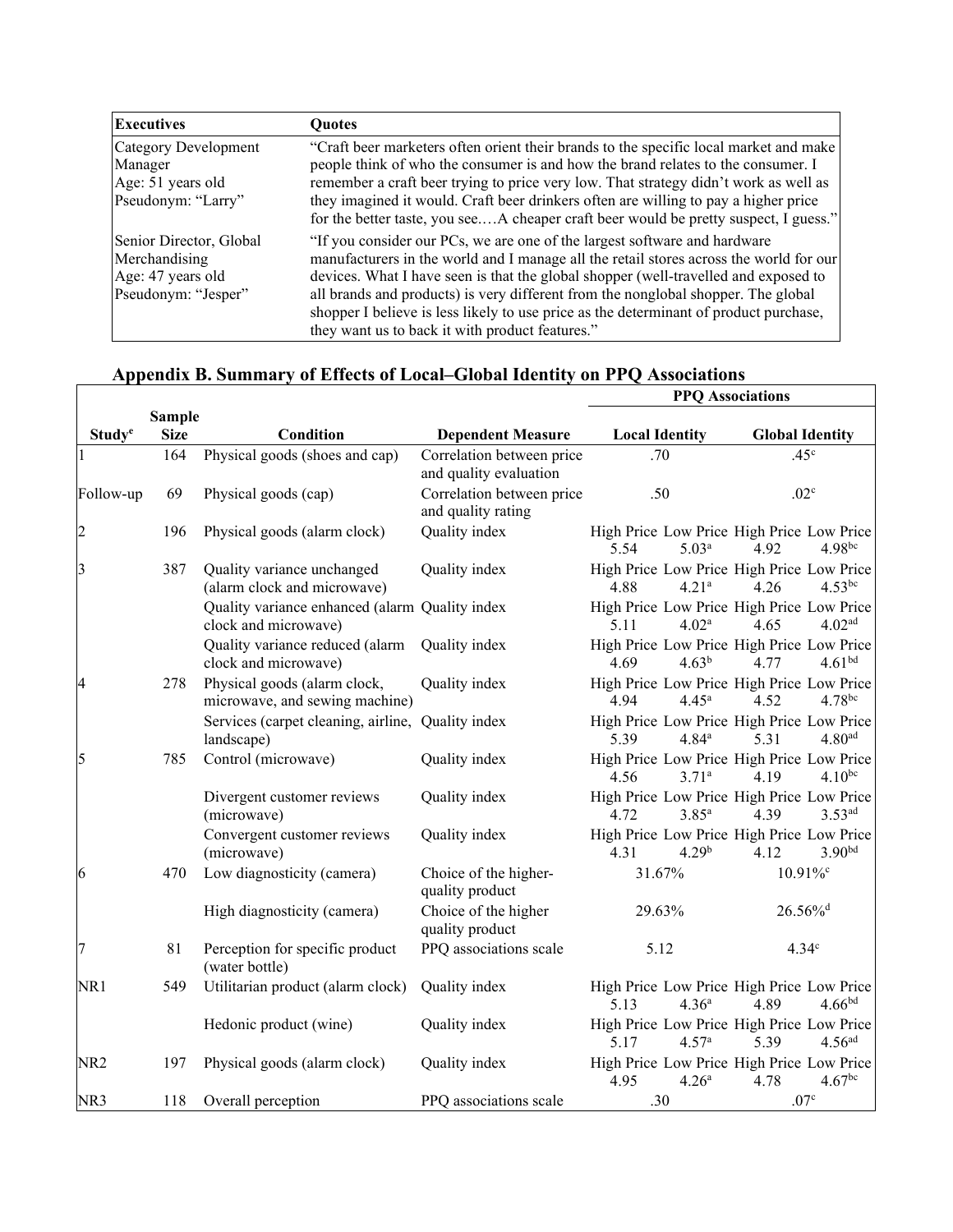**Associate Editor.** Timothy Heath served as associate editor for this article.

**Declaration of Conflicting Interests.** The author(s) declared no potential conflicts of interest with respect to the research, authorship, and/or publication of this article.

**Funding.** The author(s) received no financial support for the research, authorship, and/or publication of this article.

## **References**

- Arnett, Jeffrey J. (2002), "The Psychology of Globalization," American Psychologist, 57 (10), 774–83.
- Bao, Yongchuan, Bao, Yeqing, Sheng, Shibin (2011), "Motivating Purchase of Private Brands: Effects of Store Image, Product Signatureness, and Quality Variation," Journal of Business Research, 64 (2), 220–26.
- Cronley, Maria L., Posavac, Steven S., Meyer, Tracy, Kardes, Frank R., Kellaris, James J. (2005), "A Selective Hypothesis Testing Perspective on Price-Quality Inference and Inference-Based Choice," Journal of Consumer Psychology, 15 (2), 159–69.
- Dawar, Niraj, Parker, Philip (1994), "Marketing Universals: Consumers' Use of Brand Name, Price, Physical Appearance, and Retailer Reputation as Signals of Product Quality," Journal of Marketing, 58 (2), 81–95.
- Feldman, Jack M., Lynch, John G. (1988), "Self-Generated Validity and Other Effects of Measurement on Belief, Attitude, Intention and Behavior," Journal of Applied Psychology, 73 (3), 421–35.
- Freitas, Antonio L., Gollwitzer, Peter, Trope, Yaacov (2004), "The Influence of Abstract and Concrete Mindsets on Anticipating and Guiding Others' Self-Regulatory Efforts," Journal of Experimental Social Psychology, 40, 739–752.
- Gao, Huachao, Zhang, Yinlong, Mittal, Vikas (2017), "How Does Local–Global Identity Affect Price Sensitivity?" Journal of Marketing, 81 (3), 62–79.
- Han, Dahee, Lalwani, Ashok K., Duhachek, Adam (2017), "Power Distance Belief, Power, and Charitable Giving," Journal of Consumer Research, 44, 182–195.
- Hayes, Andrew F. (2012), PROCESS: A Versatile Computational Tool for Observed Variable Mediation, Moderation, and Conditional Process Modeling. Columbus: Ohio State University.
- Heath, Timothy B., McCarthy, Michael S., Mothersbaugh, David L. (1994),"Spokesperson Fame and Vividness Effects in the Context of Issue-Relevant Thinking: The Moderating Role of Competitive Setting," Journal of Consumer Research, 20 (4), 520–34.
- Hobman, Elizabeth V., Bordia, Prashant, Gallois, Cynthia (2003), "Consequences of Feeling Dissimilar from Others in a Work Team," Journal of Business and Psychology, 17 (3), 301–25.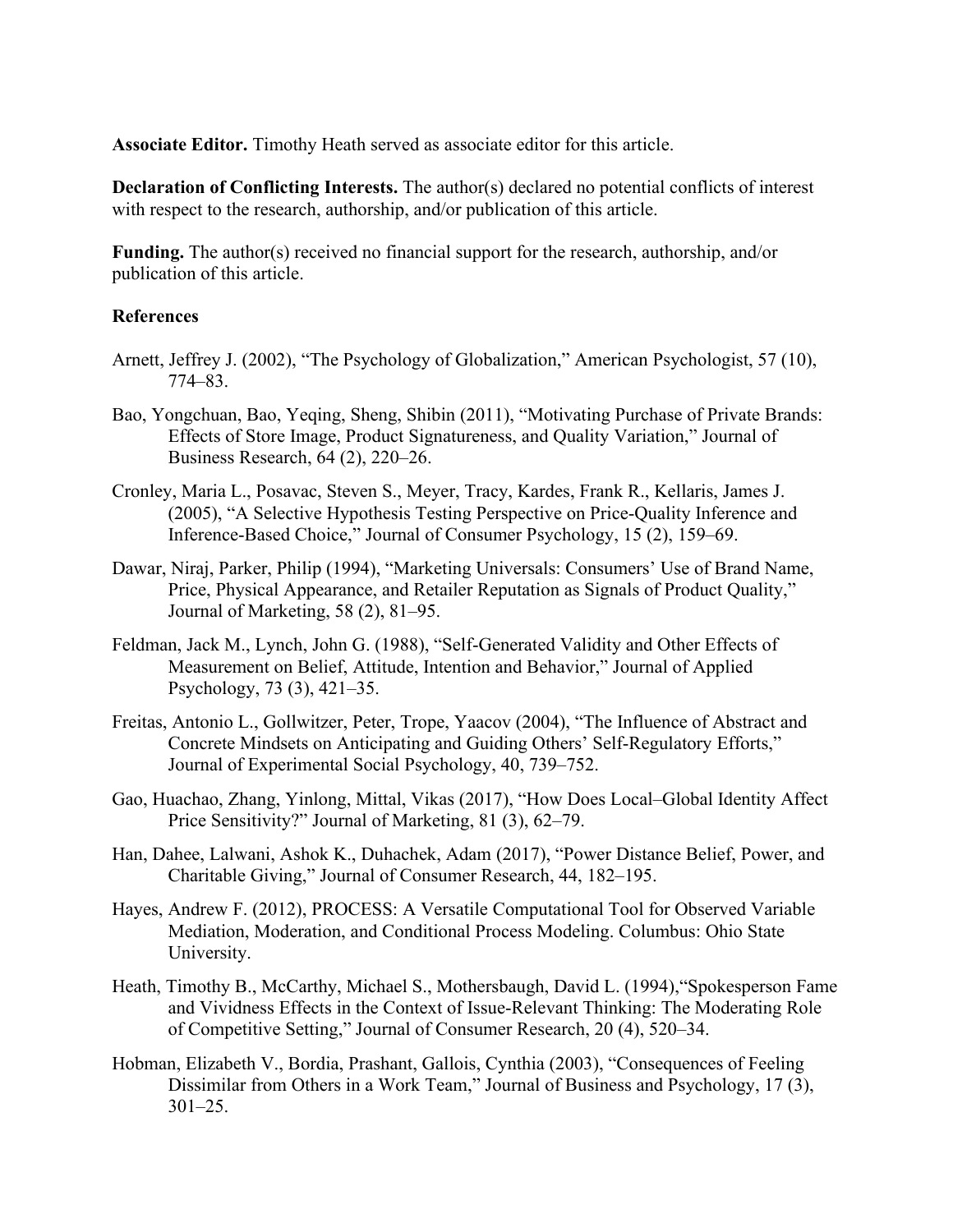- Holbrook Morris, B., Hirschman, Elizabeth C. (1982), "The Experiential Aspects of Consumption: Consumer Fantasies, Feelings, and Fun," Journal of Consumer Research, 9 (2), 132–40.
- Kardes, Frank R., Cronley, Maria L., Kellaris, James J., Posavac, Steven S. (2004), "The Role of Selective Information Processing in Price-Quality Inference," Journal of Consumer Research, 31 (2), 368–74.
- Lalwani, Ashok K., Forcum, Lura (2016), "Does a Dollar Get You a Dollar's Worth of Merchandise? The Impact of Power Distance Belief on Price-Quality Judgments," Journal of Consumer Research, 43 (2), 317–33.
- Lalwani, Ashok K., Monroe, Kent B. (2005), "A Re-Examination of Frequency-Depth Effects in Consumer Price Judgments." Journal of Consumer Research, 32 (3), 480–85.
- Lalwani, Ashok K., Shavitt, Sharon (2009), "The 'Me' I Claim to Be: Cultural Self-Construal Elicits Self-Presentational Goal Pursuit," Journal of Personality and Social Psychology, 97 (1), 88–102.
- Lalwani, Ashok K., Shavitt, Sharon (2013), "You Get What You Pay for? Self-Construal Influences Price-Quality Judgments," Journal of Consumer Research, 40 (2), 255–67.
- Lalwani, Ashok K., Shavitt, Sharon, Johnson, Timothy (2006), "What Is the Relation Between Cultural Orientation and Socially Desirable Responding?" Journal of Personality and Social Psychology, 90 (1), 165–78.
- Lalwani, Ashok K., Shrum, L.J., Chiu, Chi-Yue (2009), "Motivated Response Styles: The Role of Cultural Values, Regulatory Focus, and Self-Consciousness in Socially Desirable Responding," Journal of Personality and Social Psychology, 96 (4), 870–82.
- Lalwani, Ashok K., Wang, Jessie J. (2019), "How Do Consumers' Cultural Backgrounds and Values Influence Their Coupon Proneness?: A Multi-Method Investigation," Journal of Consumer Research (published online April 12, 2018), DOI: 10.1093/jcr/ucy033.
- Lamberton, Cait Poynor, Diehl, Kristin (2013), "Retail Choice Architecture: The Effects of Benefit-and Attribute-based Assortment Organization on Consumer Perceptions and Choice," Journal of Consumer Research, 40 (3), 393–411.
- Li, Jiansheng, Wang, Siya, Zheng, Hao, Pan, Defu, Wang, Yue, Yang, Yang (2018), "Overseas Study Experience and Global Processing Style," Current Psychology, 1–6.
- Lichtenstein, Donald R., Ridgway, Nancy M., Netemeyer, Richard G. (1993), "Price Perceptions and Consumer Shopping Behavior: A Field Study," Journal of Marketing Research, 30(2), 234–245.
- Lovelock, Christopher, Gummesson, Evert (2004), "Whither Services Marketing? In Search of a New Paradigm and Fresh Perspectives," Journal of Service Research, 7 (1), 20–41.
- Lynch, John G. (2006), "Accessibility-Diagnosticity and the Multiple Pathway Anchoring and Adjustment Model," Journal of Consumer Research, 33 (1), 25–27.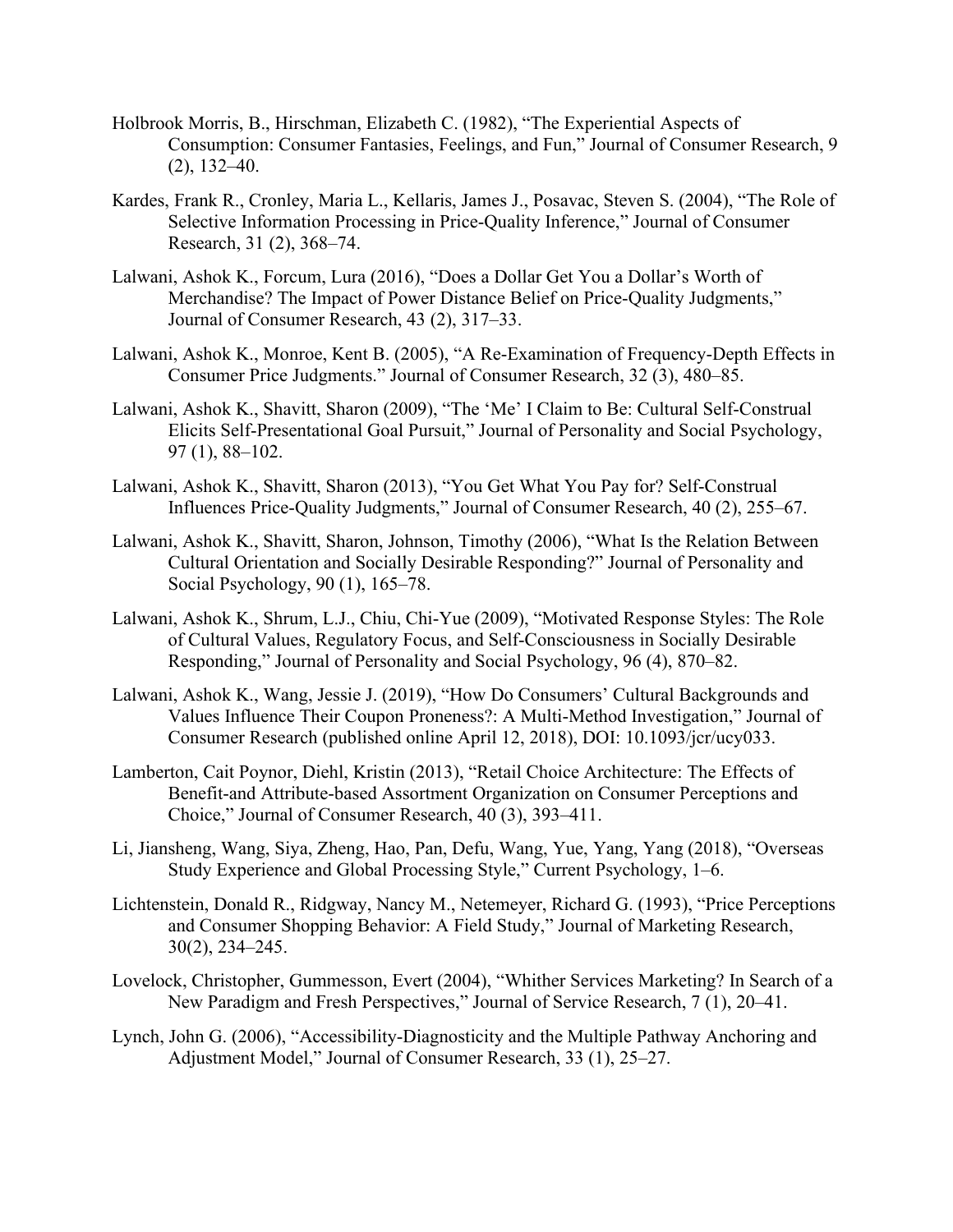- Ma, Zhenfeng, Yang, Zhiyong, Mourali, Mehdi (2014), "Consumer Adoption of New Products: Independent Versus Interdependent Self-Perspectives," Journal of Marketing, 78 (2), 101–17.
- Monroe, Kent B. (2003), Pricing: Making Profitable Decisions. New York: McGraw-Hill.
- Mourali, Mehdi, Yang, Zhiyong (2013), "The Dual Role of Power in Resisting Social Influence," Journal of Consumer Research, 40 (3), 539–54.
- Muller, Dominique, Judd, Charles M., Yzerbyt, Vincent Y. (2005), "When Moderation Is Mediated and Mediation Is Moderated," Journal of Personality and Social Psychology, 89 (6), 852–63.
- Mussweiler, Thomas (2001), "'Seek and Ye Shall Find': Antecedents of Assimilation and Contrast in Social Comparison," European Journal of Social Psychology, 31 (5), 499– 509.
- Mussweiler, Thomas (2003), "Comparison Processes in Social Judgment: Mechanisms and Consequences," Psychological Review, 110 (3), 472–89.
- Ng, Sharon, Batra, Rajeev (2017), "Regulatory Goals in a Globalized World," Journal of Consumer Psychology, 27 (2), 270–77.
- Park, Hanyong, Lalwani, Ashok K., Silvera, David (2019), "The Impact of Resource Scarcity on Price-Quality Judgments," Journal of Consumer Research, forthcoming.
- Reed, Americus, Forehand, Mark R., Puntoni, Stefano, Warlop, Luk (2012), "Identity-Based Consumer Behavior," International Journal of Research in Marketing, 29 (4), 310–21.
- Rhee, Eun, Uleman, James S., Lee, Hoon K. (1996), "Variations in Collectivism and Individualism by Ingroup and Culture: Confirmatory Factor Analyses," Journal of Personality and Social Psychology, 71 (5), 1037–54.
- Schwarz, Norbert, Oyserman, Daphna, Peytcheva, Emilia (2010), "Cognition, Communication, and Culture: Implications for the Survey Response Process," in Survey Methods in Multinational, Multiregional and Multicultural Contexts, Harkness, Janet A., Braun, Michael, Edwards, Brad, Johnson, Timothy P., Lyberg, Lars, Mohler, Peter P.. eds. Hoboken, NJ: John Wiley & Sons, 177–90.
- Shavitt, Sharon, Lalwani, Ashok K., Zhang, Jing, Torelli, Carlos (2006), "The Horizontal/Vertical Distinction in Cross-Cultural Consumer Research," Journal of Consumer Psychology, 16 (4), 325–42.
- Song, Reo, Moon, Sanglil, Chen, Haipeng (Allan), Houston, Mark B. (2018), "When Marketing Strategy Meets Culture: The Role of Culture in Product Evaluations," Journal of the Academy of Marketing Science, 46 (3), 384–02.
- Struch, Naomi, Schwartz, Shalom H. (1989), "Intergroup Aggression: Its Predictors and Distinctness from In-Group Bias," Journal of Personality and Social Psychology, 56 (3), 364–73.